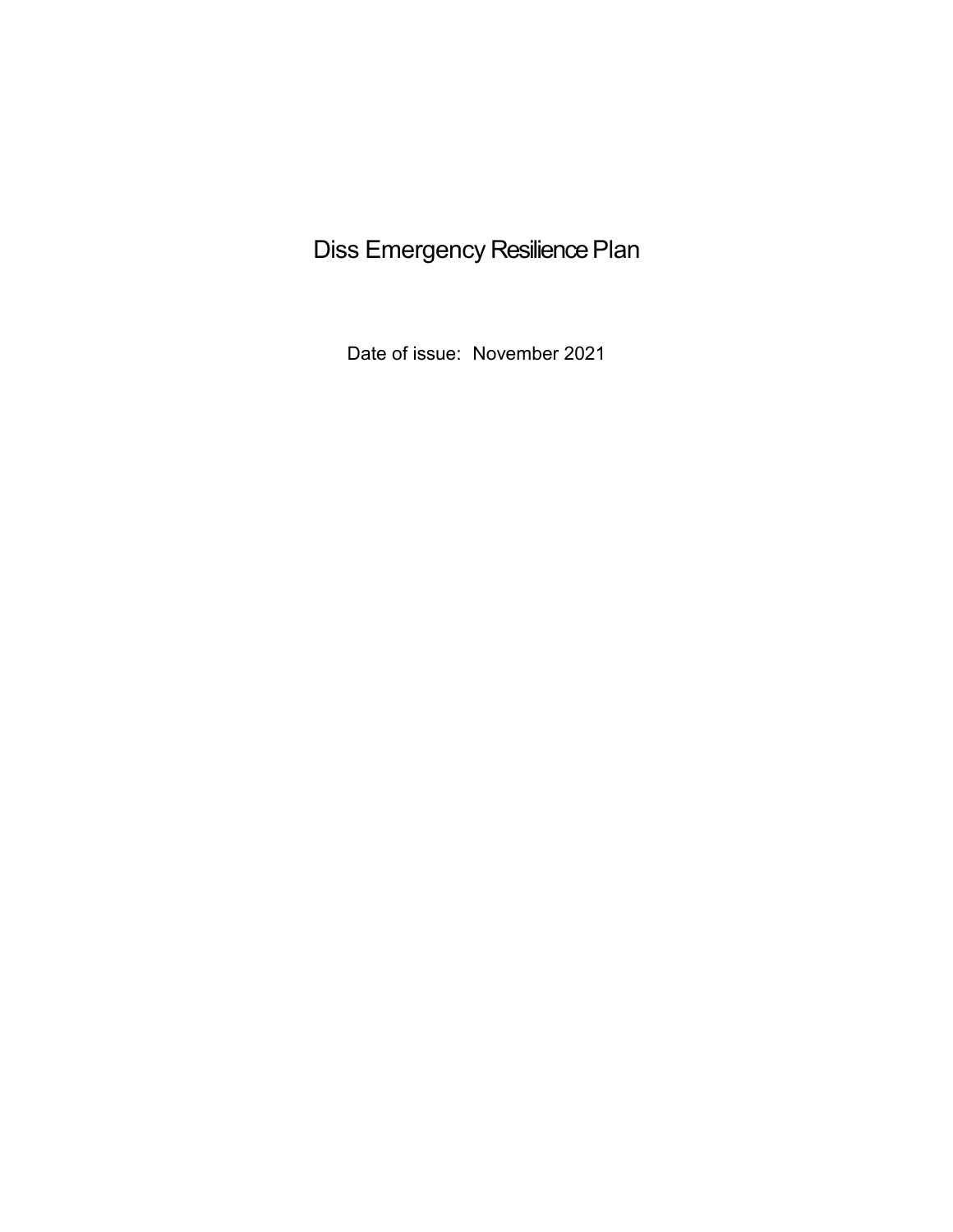### **Contents**

<span id="page-1-0"></span>

| Appendix A: Contact details for the Emergency Coordinators and Control Centre14 |  |
|---------------------------------------------------------------------------------|--|
|                                                                                 |  |
|                                                                                 |  |
|                                                                                 |  |
|                                                                                 |  |
|                                                                                 |  |
|                                                                                 |  |
|                                                                                 |  |
|                                                                                 |  |
|                                                                                 |  |
|                                                                                 |  |
|                                                                                 |  |
|                                                                                 |  |
|                                                                                 |  |
|                                                                                 |  |
|                                                                                 |  |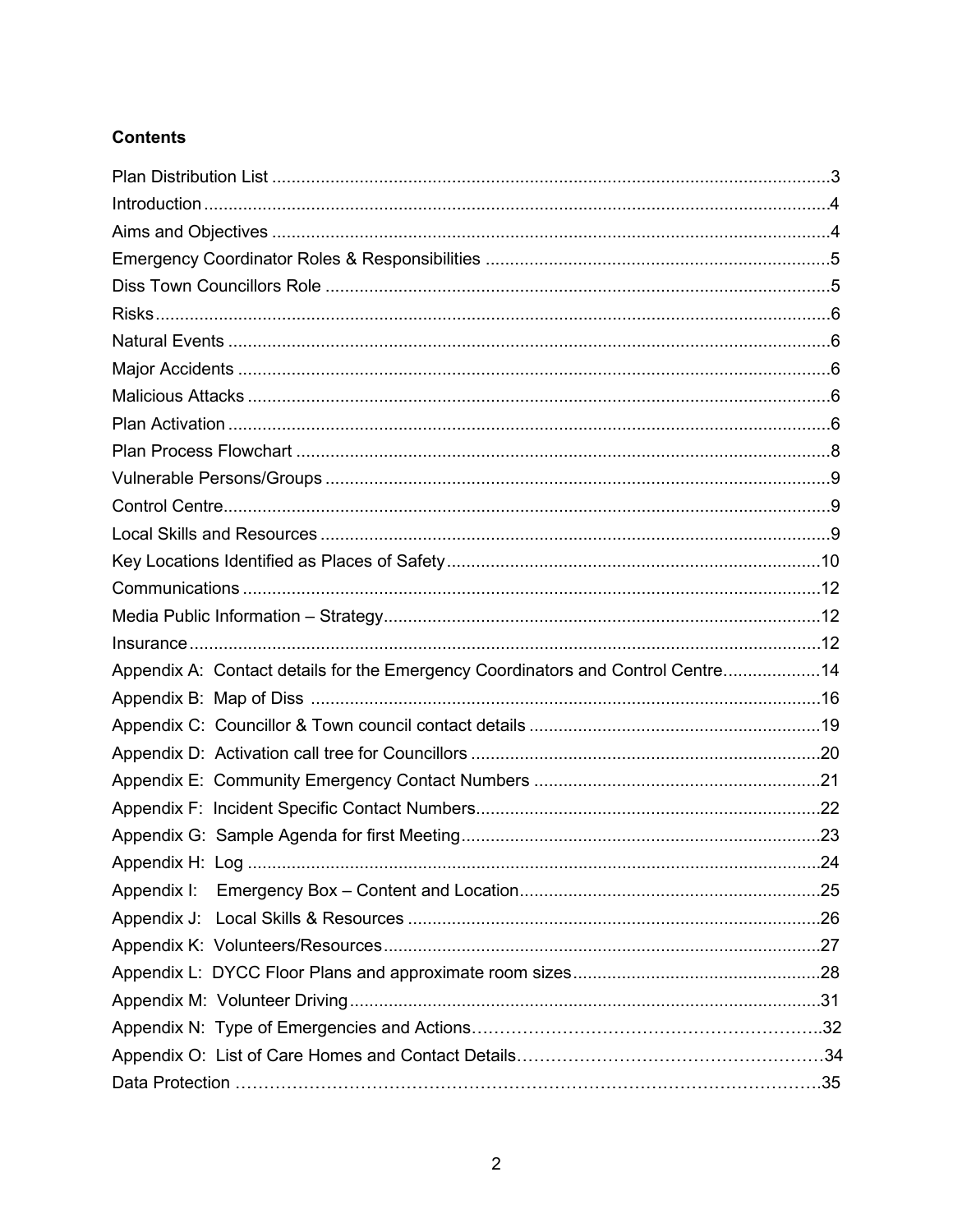### Plan Distribution List

| Name                                 | Role                    | Phone/mobile<br>number                    | Issued on |
|--------------------------------------|-------------------------|-------------------------------------------|-----------|
|                                      |                         | Email address                             |           |
| Jenny Bloomfield                     | Emergency               | 01508 533801                              |           |
|                                      | <b>Planning Officer</b> | 07771 627895                              |           |
| Keith Kiddie                         | County/District         | 01379 644750                              |           |
|                                      | Councillor              | 079410172233                              |           |
| Graham Minshull                      | District Councillor     | 01379 640179                              |           |
|                                      |                         | 07970 344795                              |           |
| <b>Diss Town</b>                     |                         | Town Councillors SSee attached at Annex C |           |
| Councillors                          |                         |                                           |           |
| Diss Police Inspector Norfolk Police | (Diss)                  | 101                                       |           |
| Fire Officer (Diss)                  | <b>Fire Service</b>     | 999                                       |           |
| <b>NRF</b>                           | Forum                   | Norfolk Resilience nrf@norfolk-police.uk  |           |

This Plan is also published online and available on Diss Town Council website at <u>www.diss.gov.uk</u>

### Amendment List

| Date for next revision        | Details of Changes Made           | Changed By        |
|-------------------------------|-----------------------------------|-------------------|
| 1 <sup>st</sup> February 2022 | <b>NRF Email address added</b>    | Deputy Town Clerk |
| 10 Feb 2022                   | Emergency co-ordinator<br>changed | Deputy Town Clerk |
|                               |                                   |                   |
|                               |                                   |                   |
|                               |                                   |                   |
|                               |                                   |                   |
|                               |                                   |                   |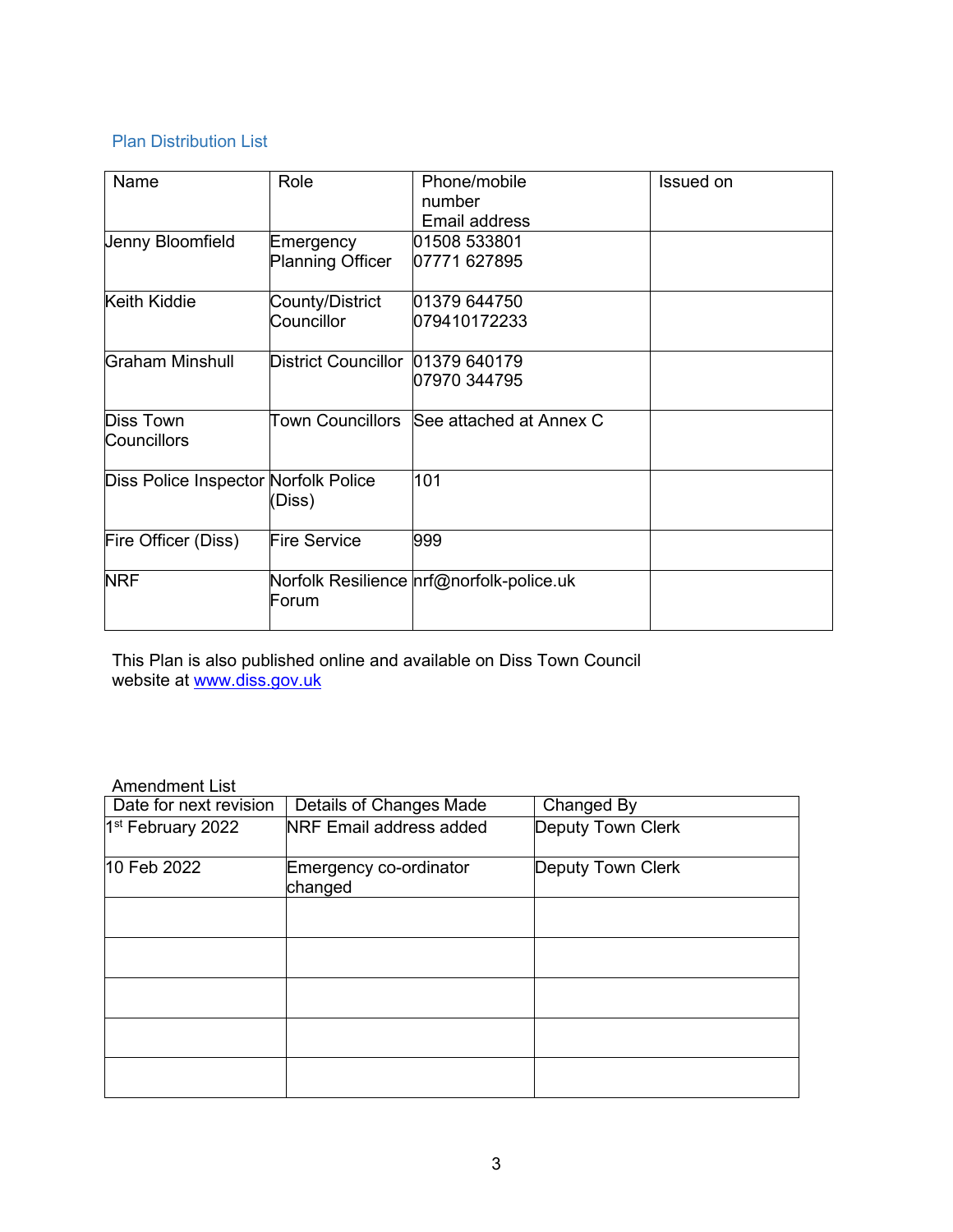### <span id="page-3-0"></span>1. **Introduction**

The purpose of this plan is too:

- 1.1 Document the actions to be taken and the resources to be mobilised, by the Town Emergency Group (TEG), when assistance is requested from the emergency services or local authorities (SNC) etc., in response to a significant incident affecting Diss or nearby communities. (**Emergency Incident)**
- 1.2 and, to provide a list of local people and resources which may be called upon during incidents of lesser significance which would not normally trigger emergency plans but have the potential to impact on the health and wellbeing of local residents. (**Community Incident)**
- 1.3 This plan will give only general guidance to the local community, the plan outlines actions to be taken by the Town Emergency Group (TEG), Councillors and volunteers and recognises that it is complementary to any County, District, or multiagency emergency plans which are in existence.

**The first point of call in any emergency situation should always be the relevant emergency service(s). Nothing in this plan should interfere with notification of emergency situations. If in doubt always call 999**

- 1.4 The Town Emergency Group consists of an Emergency Coordinator, Deputies, Town Councillors, Town Clerk, Deputy Town Clerk and Maintenance Manager.
- 1.5 The range of incidents which may be encountered by the community and which may see the activation of the TEG are wide and varied and as such it is not the intention of this plan to seek to be prescriptive in the nature and extent of any response to a call for assistance, rather this document seeks to pre-identify available and deployable resourced so that they can be called upon easily in times of demand.
- 1.6 Given the location of Diss, it is possible that a major incident could occur as a result of flooding from severe weather events, power outages or events caused by disease (In any eventuality that this Plan is activated, dynamic risk assessments will be carried out by the Maintenance Manager or any other competent qualified person at Diss Town Council to ensure that persons carrying out local impact assessments are adequately protected and resourced.
- <span id="page-3-1"></span>1.7 The Lead and Deputy Co-ordinators are registered to receive all Flood, Power Outage and weather warning alerts.

### 2. **Aims and Objectives**

2.1 The aim of this plan is to enhance community resilience by ensuring that if an emergency occurs the Town Council will be able to perform its functions so far as necessary or desirable for the purposes of providing local assistance and information in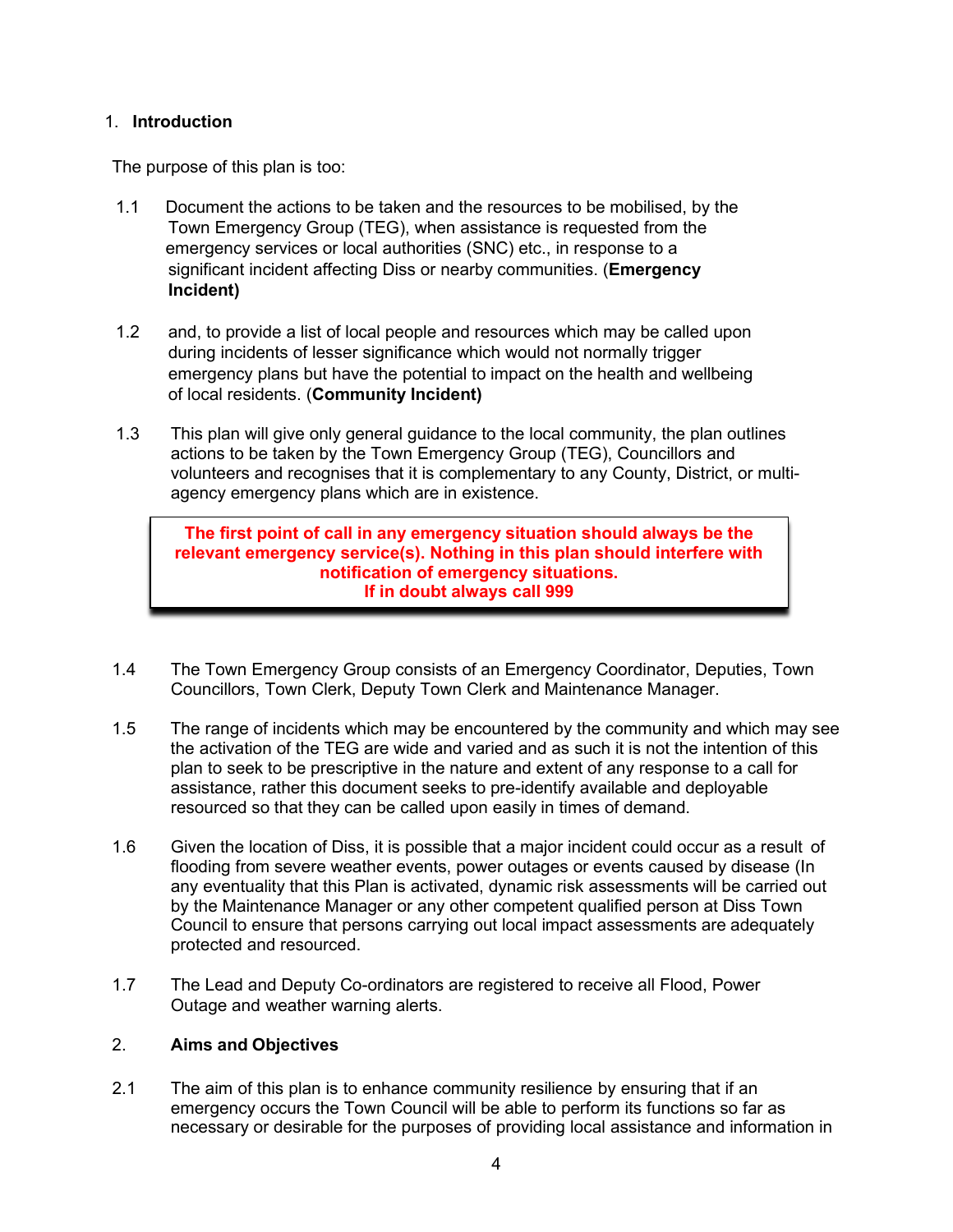support of the emergency services.

- 2.2 The objectives are to:
	- a. Identify resources and key contacts in the community
	- b. Provide a local single point of contact for emergency responders (The Emergency Coordinator) to aid them in the delivery of their services.
	- c. Provide a communication link between professionals and the public to aid the flow of relevant information.

d. Provide a link between the responders and vulnerable residents within the Town, (Details of Care Homes, Residential Managers and Telephone Numbers are available at Appendix O).

#### <span id="page-4-0"></span>3. **Emergency Coordinator Roles & Responsibilities**

3.1 The role of Emergency Coordinator, Clerical Support to Emergency Coordinator (and deputies) will be fulfilled by Members or Officers of Diss Town Council.

#### **Contact details for the Emergency Coordinator and deputies are given at Appendix A.**

- 3.2 Their role is to:
	- a. Facilitate the completion and maintenance of the Town Emergency Plan (this plan)
	- b. Call a Town Emergency Group meeting during an Emergency or Community Incident.
	- c. Provide the focal point for the response to an Emergency or Community Incident and establish the Control Centre at the DYCC as a base location
	- d. Provide a link between the community and other agencies responding, which, may include the emergency services and the Local Authorities.
	- e. Assist the Local Authorities and appropriate agencies in emergency preparedness through awareness-raising activities.
- 3.3 Diss Town Council will appoint the Emergency Coordinator who will lead a team of other volunteers during an Emergency/Community Incident. The TEG will be responsible for organising emergency activity within the town, under the direction of the emergency services where appropriate.
- 3.4 As emergencies can occur at any time, it is not possible to guarantee that all members of theTEG will be available within the town. Therefore, deputy Emergency Coordinators have been appointed who should be familiar with the plan and can act as an Emergency Coordinator in their absence.
- <span id="page-4-1"></span>3.5 In addition, all Town Councillors, during the emergency, may be requested to attend the ControlCentre to support the response and decision making processes.

#### **Diss Town Councillors Role**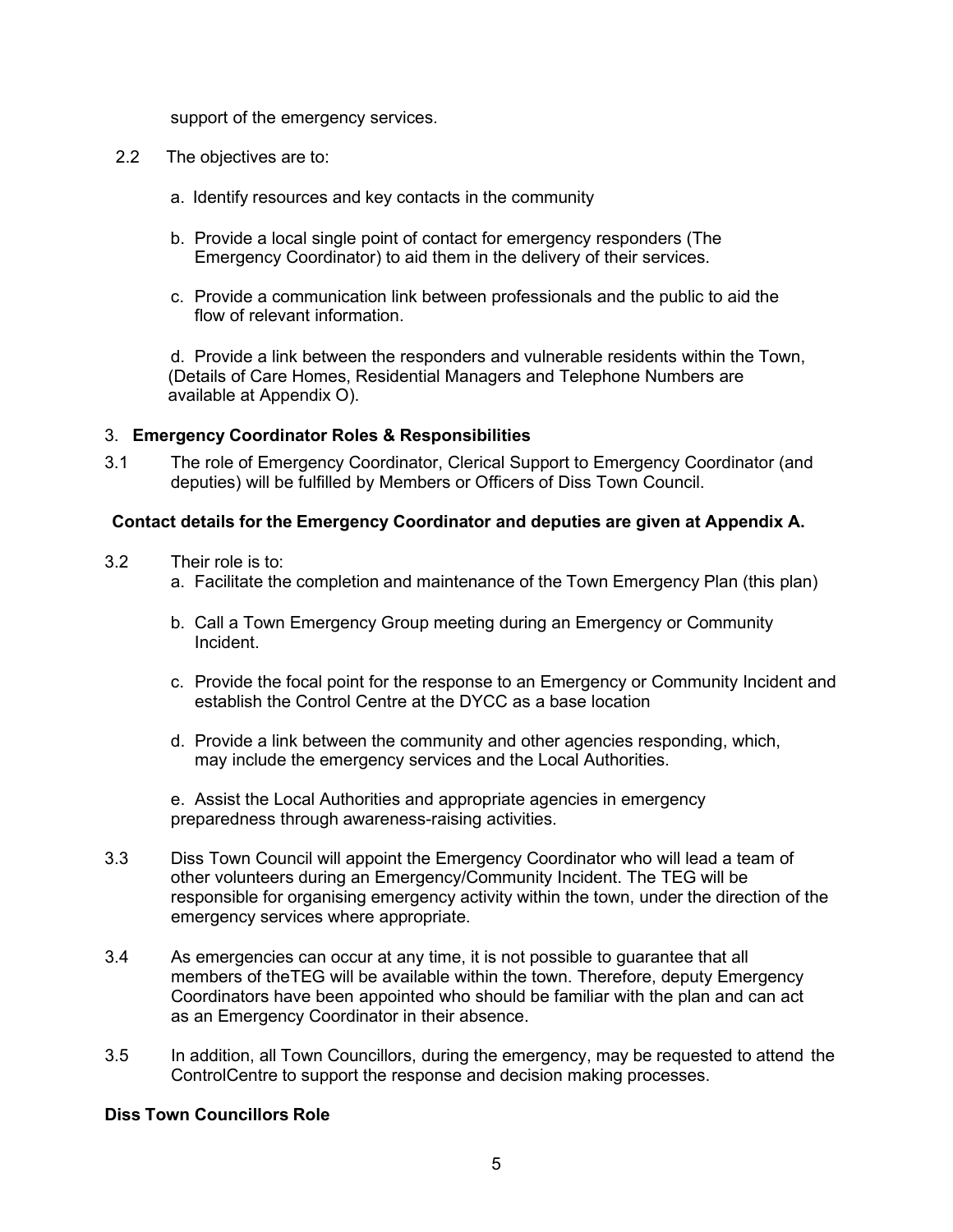4.1 The primary role of Diss Town Councillors is to receive information from the Emergency Coordinator, and pass it on to residents within Diss. They may also help with the identificationof vulnerable persons/groups and monitoring of their welfare, assist with transport and pass messages on foot when telecommunication networks are down.

### **Map of Diss is provided at Appendix B.**

### **The Councillor and Town Council contact details can be found at Appendix C.**

4.2 In a local emergency, the role of the TEG is to provide whatever support or information it can, potentially under the direction of the emergency services (police, fire brigade, ambulance), otherauthorities or in conjunction with the Norfolk Resilience Forum (NRF).

#### <span id="page-5-0"></span>4. **Risks**

5.1 Diss Town Council acknowledges that risks are diverse. Diss Town Council will support the TEG to carry out dynamic risk assessments in the event of an incident to ensure that volunteers are adequately protected and resourced.

#### 5. **Emergencies and Natural Events**

a. Severe weather: storms and gales; low temperatures and heavy snow; heat waves and drought.

- b. Flooding: River, Tidal and inland flooding, (surface water flooding).
- c. Human disease: pandemic influenza; new and emerging infectious diseases e.g. SARS, Covid 19.
- d. Animal disease: non-zoonotic (not transmitted to human beings) notifiable animal diseases e.g. foot and mouth, blue tongue; zoonotic animal diseases e.g. avian influenza, West Nile Virus andrabies.
- e. List of Emergencies and Natural Events: These can be found at Appendix N.

### 6. **Major Accidents**

- a. Major industrial accidents: fires; contamination; technical failure e.g. power outages, electricity;water and sewerage; gas; communications; fuel.
- b. Major transport accidents: air; maritime; road and rail.

### 7. **Malicious Attacks**

- a. Attacks on crowded places: e.g. Town centres, parks and sports grounds.
- b. Attacks on critical infrastructure: e.g. power stations, reservoirs, pipelines.
- c. Attacks on transport systems: e.g. rail, air and maritime.
- <span id="page-5-1"></span>d. Electronic attack: e.g. IT and communications systems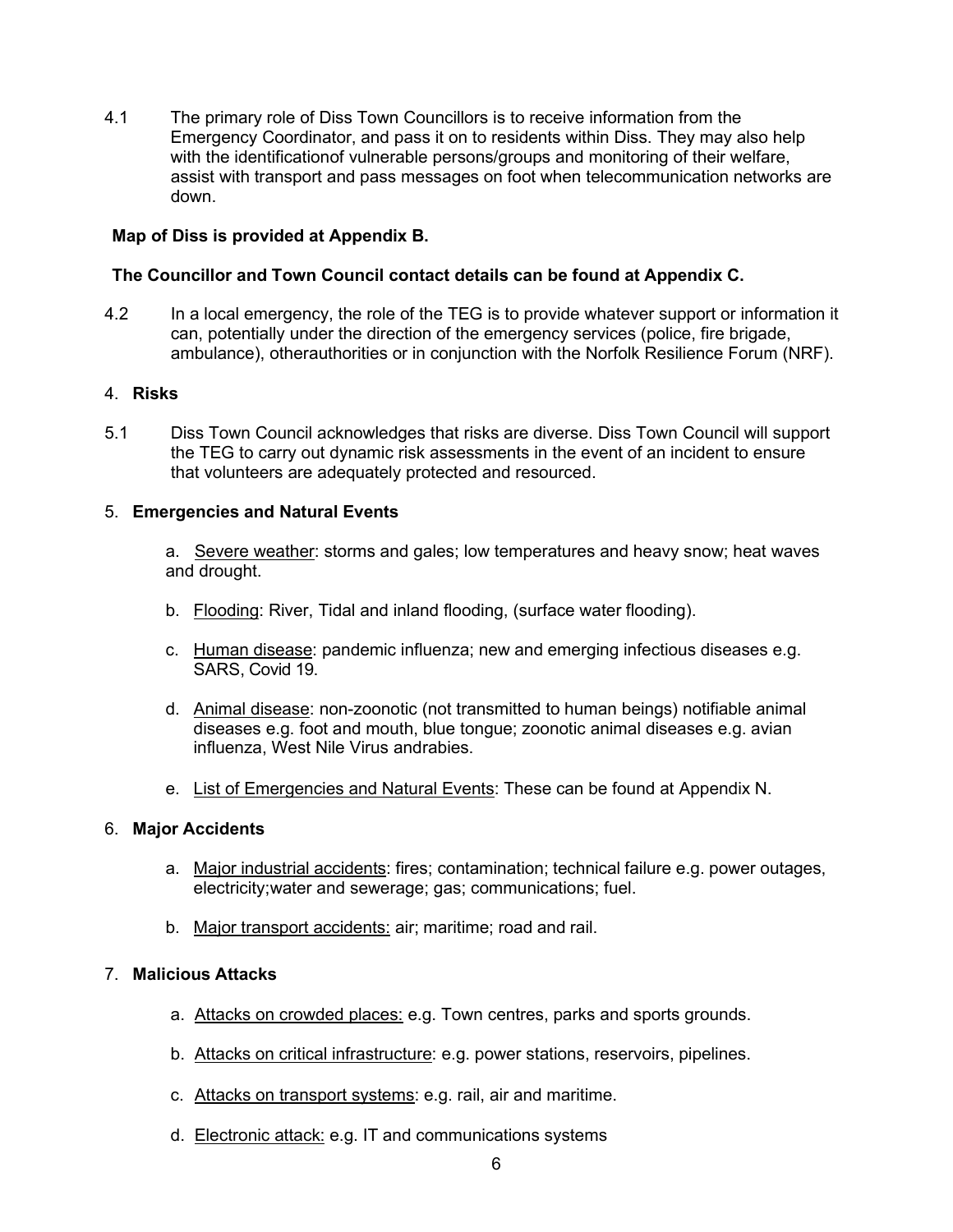### 8. **Plan Activation**

- 8.1 The Community Emergency Resilience Plan will be activated and the Town Emergency Group will be convened in one of two ways:
	- a. at the request of the emergency services/local (or other) authorities; or,
	- b. where any member of the Group becomes aware of an arising emergency or communitysituation which is likely to affect residents of Diss or its surrounding area.
- 9.2 In either case, once the plan is activated, the TEG will liaise with the SNC Emergency Planning Officers in office hours/NRF Duty Officer out of hours to fully appraise them of thesituation.

### **Contact details are in Appendix A.**

- 9.3 The emergency services/authorities which may request the activation of the CommunityEmergency Group are as follows:
	- a. The Police
	- c. Fire and Rescue Service
	- d. Environment Agency
	- e. Members of the Norfolk Resilience Forum (NRF)
	- f. South Norfolk District Council
	- g. Norfolk County
- 9.4 Council activation

criteria include:

- a. Actual or threatened injury or loss of life, particularly if the threat is increasing or extensive.
- b. Actual or threatened damage to property, particularly if the threat is increasing or extensive.
- c. Having been requested to do so by the emergency services or the Emergency Response Team at South Norfolk District Council.
- 9.5 On being activated, the Group should convene a meeting to discuss the nature of the incident,potential or actual impact on the community and the community resources required.

### **A sample agenda for the initial meeting is to be found at Appendix G.**

- 9.6 The Town Emergency Group should ensure that all key actions/decisions taken by the group are recorded. **A sample log page is provided at Appendix H.**
- 9.7 On activation of the plan, the Group should deploy the Emergency Box and utilise their contents as necessary.

**The contents and location of the box is provided at Appendix I.**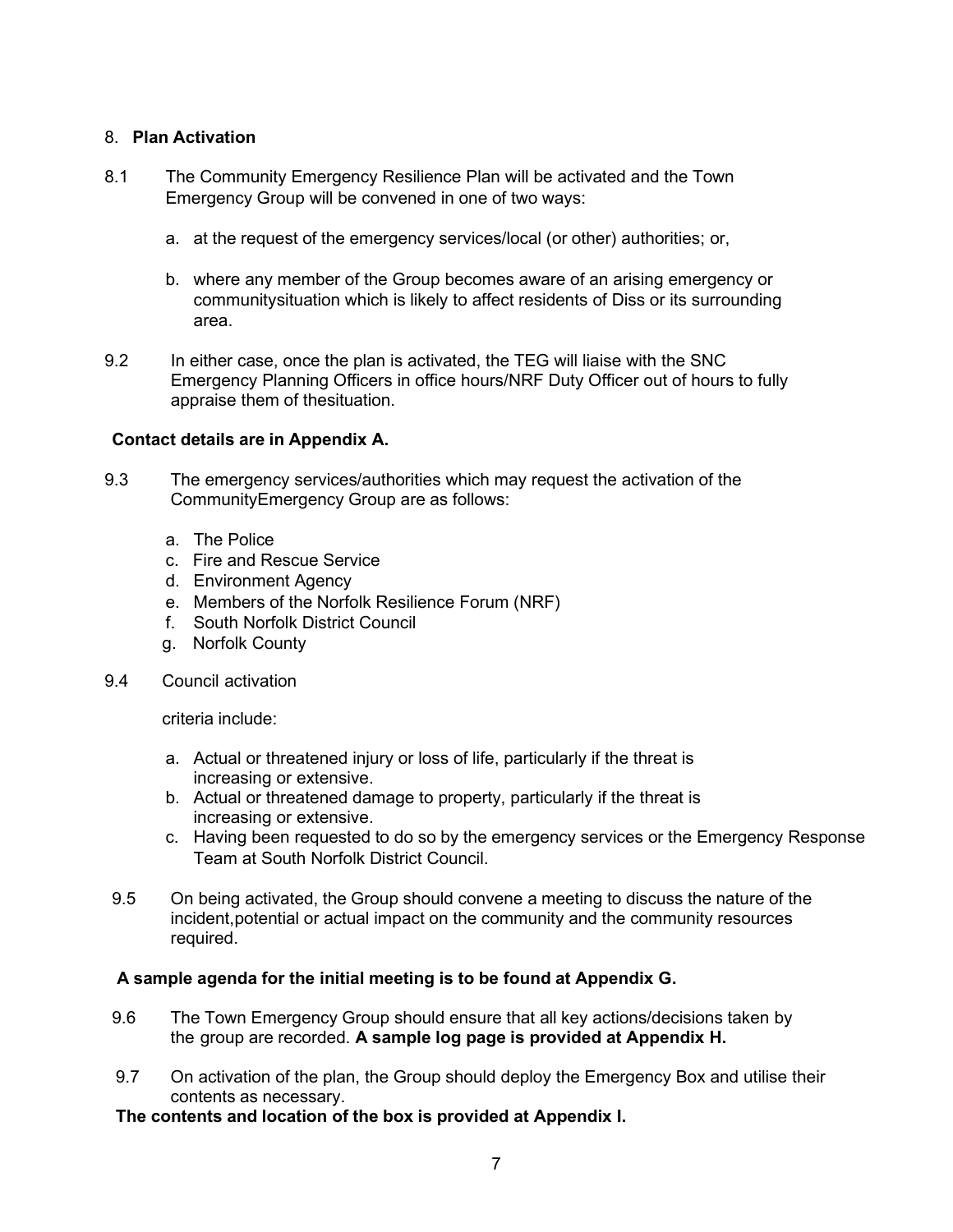#### **Plan Process Flowchart**

<span id="page-7-0"></span>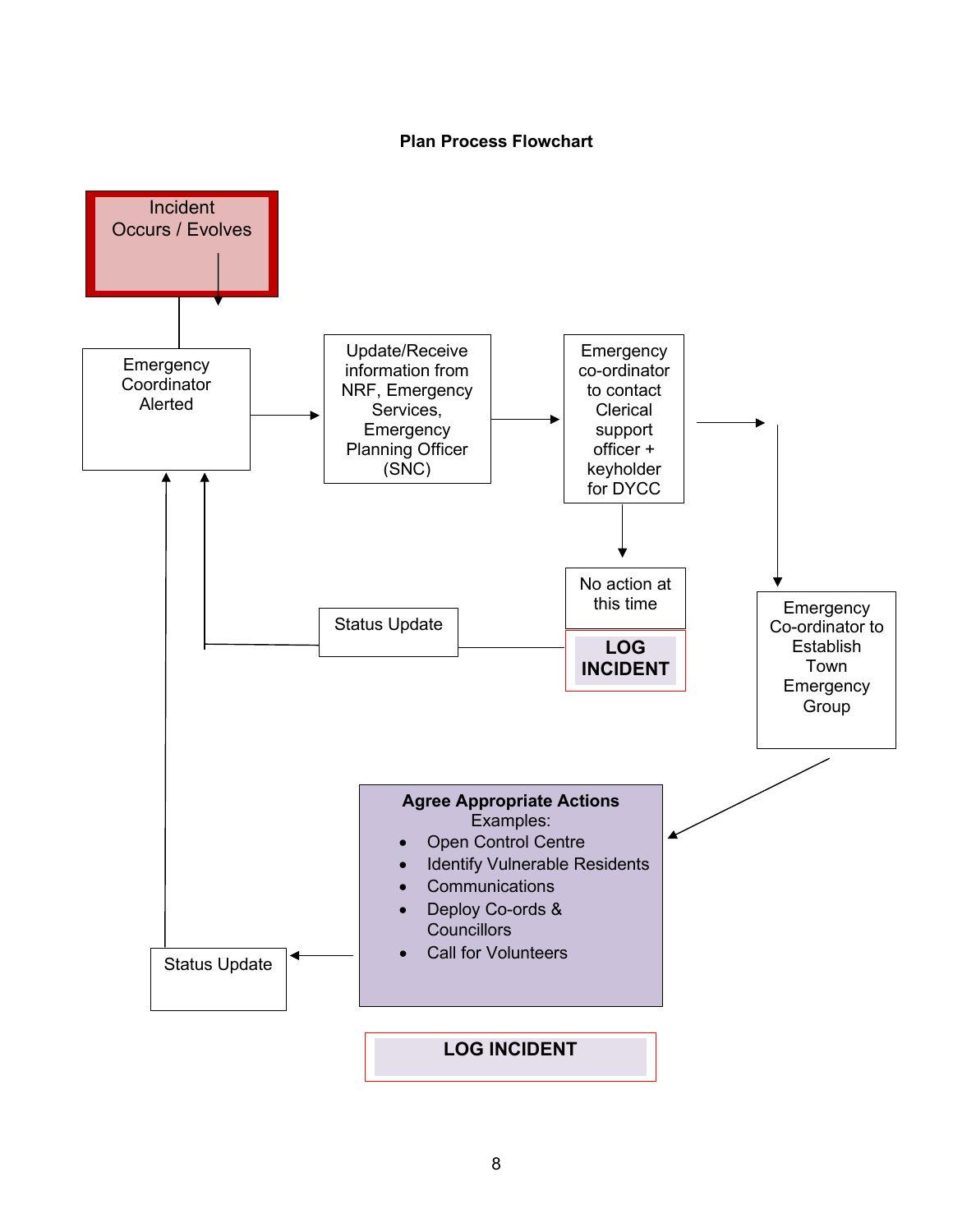### 9. **Vulnerable Persons/Groups**

- 10.1 Where evacuation is required, it is essential for the emergency services to identify those people/groups that may require additional, or specialist assistance.
- 10.2 For the purpose of this plan,vulnerable persons are defined as people reliant upon:
	- a. Home visits by community nurses for healthcare
	- b. Formal or informal carers
- 10.3 The Police and other agencies have access to a range of sources to provide the location of vulnerable persons, in particular community health and social services which may be available to be shared during an emergency. It is outside the scope of this plan to seek to identify each and every individual dwelling that may be home to a vulnerable person.

#### <span id="page-8-0"></span>10. **Control Centre**

11.1 Diss Youth & Community Centre is designated as the primary Control Centre as this facility is capable of being utilised as a 24-hour emergency centre. It is well known to local residents, has good communication links (e.g. telephone and internet) and has cooking, washing and toilet facilities. The address of the Emergency Control Centre (ECC) is:

Diss Youth & Community Centre (DYCC) Shelfanger Road Diss IP22 4EH Telephone: 01379 643848

There are several keyholders for the DYCC and their contact details are contained in **Appendix A.**

#### 11. **Local Skills and Resources**

- 12.1. Appendix H lists skills and equipment which are present in the community, and which may be available and required at the time of an emergency. They are offered on a 'best endeavour' basis.
- 12.2 If further equipment/skills are needed from the community, the Team Emergency Group will issue an appeal through Social Media, Park Radio, or other appropriate media.

<span id="page-8-1"></span>**Appendix J lists organisations in the community which may be able to provide volunteers, skills and resources.**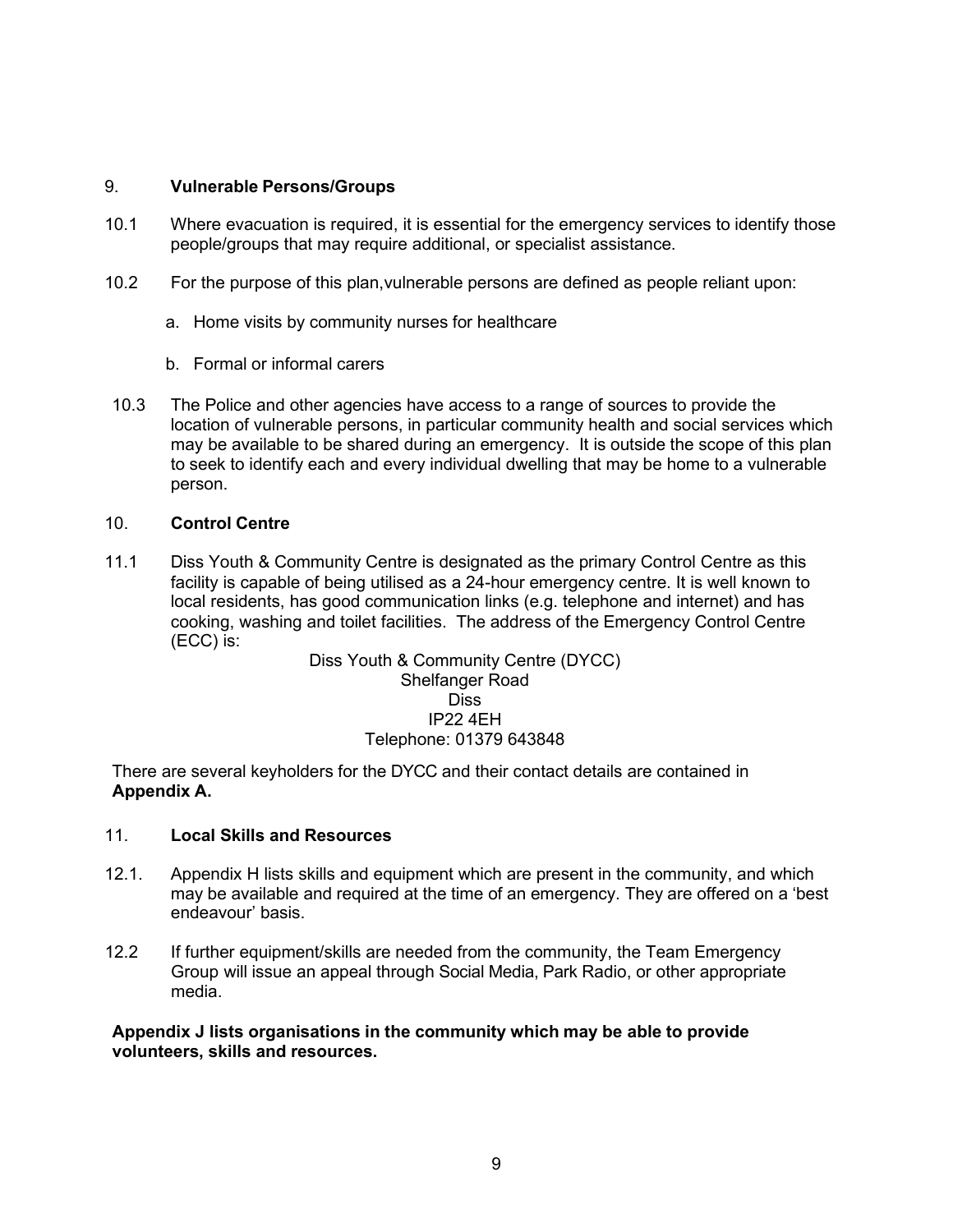### 12. **Key Locations Identified as Places of Safety**

- 12.1 Respite centres, as may be required by larger scale incidents, will be coordinated at the direction of the Tactical Coordinating Group (TCG) via the SNDC Local Authority Emergency Control Centre when established or in the interim via the Joint Emergency Duty Officer.
- 12.2 In the event that a localised evacuation is required within the community, the following locations have been selected as places of safety, in agreement with the local authority and the premises owners. Places of safety will be selected at the time of the emergency based upon availability, suitability in respect of vicinity to the incident and the disruption that their use may cause to the community.

### **Floor plans for the above locations can be found at Appendix L.**

| Name of<br><b>Premises</b>             | Location<br>including<br><b>Postcode</b>                                                 | Type of<br><b>Premises</b>    | <b>Key</b><br>holder/Owner<br>contact<br>details<br>(including<br>out of hours)            | <b>Facilities</b>                                                                                               | <b>Number</b><br>it can<br>accomm<br>odate | <b>Restrictions</b>                                                        |
|----------------------------------------|------------------------------------------------------------------------------------------|-------------------------------|--------------------------------------------------------------------------------------------|-----------------------------------------------------------------------------------------------------------------|--------------------------------------------|----------------------------------------------------------------------------|
| Diss Youth<br>&<br>Community<br>Centre | <b>DACC</b><br>Shelfanger<br>Road, Diss<br><b>IP22 4EH.</b>                              | Community<br>Centre           | Diss Town<br>Council<br>Telephone:<br>01379<br>643848<br>Out of Hours<br><b>Town Clerk</b> | Large main<br>room, several<br>smaller<br>rooms.<br>kitchen, itchen<br>ette toilets,<br>WiFi.<br>DDA compliant. | 100                                        | No<br>restrictions                                                         |
| The<br>Cornhall                        | The Cornhall<br>10 <sub>st</sub><br>Nicholas St,<br>Diss, IP22<br>4LB<br>01379<br>652241 | Community<br>& Arts<br>Centre | <b>TBC</b><br>Telephone<br>01379<br>644223                                                 | Medium sized<br>main hall,<br>kitchen, toilets.<br><b>DDA</b><br>compliant.                                     | 120                                        | <b>No</b><br>parking.<br>Parking<br>available<br>on<br>Shelfanger<br>Road. |
| Diss High                              | <b>Walcot</b>                                                                            | High School   Telenhone       |                                                                                            | arge Hall                                                                                                       | 500                                        | No restrictions                                                            |

| Diss High<br>School | Walcot<br>Road | High School | <b>Telephone</b> | Large Hall,<br>Kitchen, | 500 | No restrictions |
|---------------------|----------------|-------------|------------------|-------------------------|-----|-----------------|
|                     | IP22           |             |                  | complaint.              |     |                 |
|                     |                |             |                  |                         |     |                 |
|                     | <b>Diss</b>    |             |                  | Toilets, DDA            |     |                 |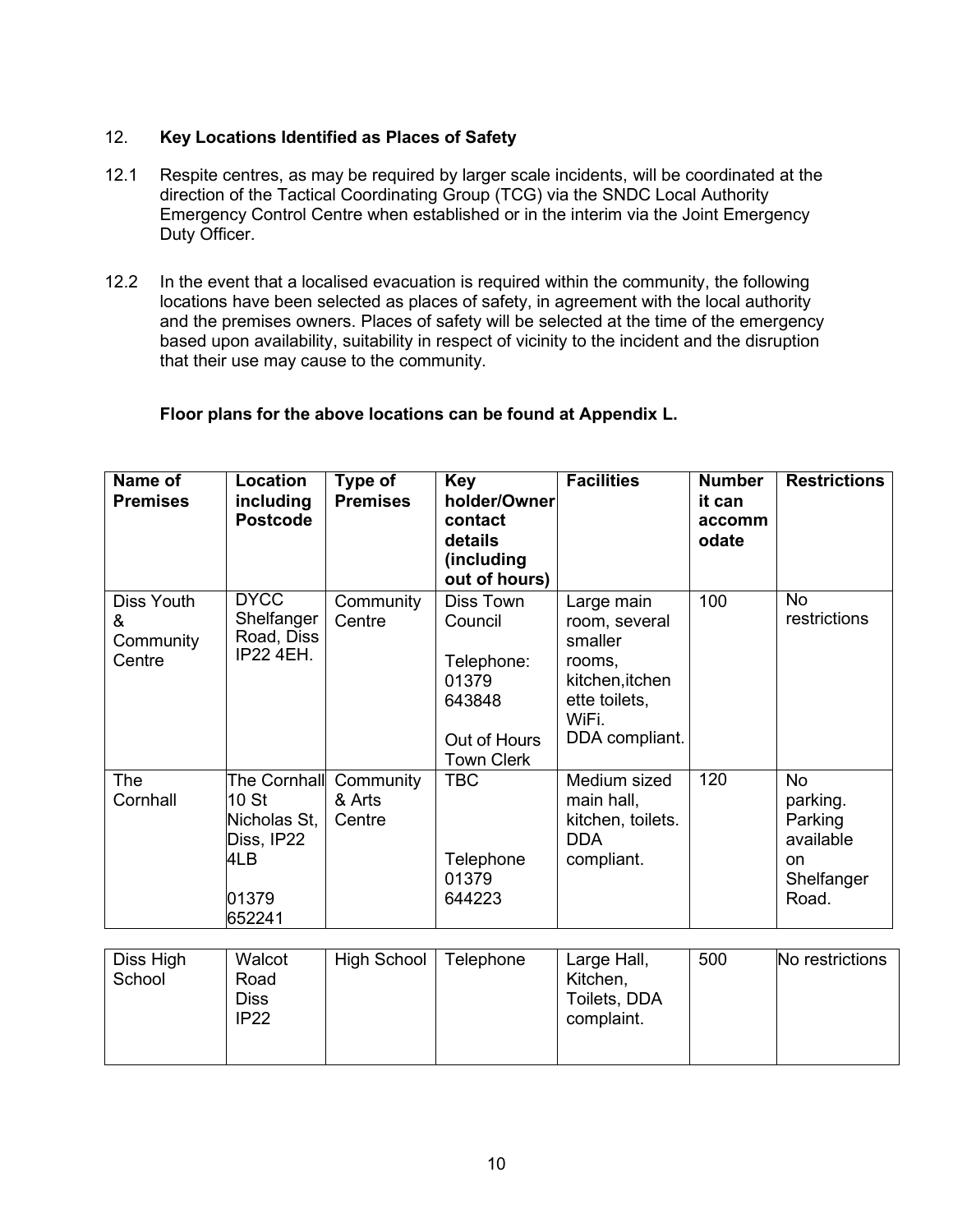# **Other Designated Local Authority Rest Centres within South Norfolk**

| <b>Rest Centre</b>                                         | Tel No.      | <b>Out of Hours</b> | <b>Shelter</b><br>Capacity | <b>Feeding</b><br><b>Capacity</b> | <b>Sleeping</b><br><b>Capacity</b> |
|------------------------------------------------------------|--------------|---------------------|----------------------------|-----------------------------------|------------------------------------|
| <b>Costessey Ormiston</b><br><b>Victory Academy</b>        | 01603 742310 |                     | 500                        | 500                               | 340                                |
| <b>Costessey Centre</b>                                    | 01603 742958 |                     | 200                        | 200                               | 154                                |
| <b>West Costessey Hall</b>                                 | 01603 742958 |                     | 160                        | 160                               | 140                                |
| <b>Cringleford The</b><br><b>Willow Centre</b>             | 01603 250198 |                     | 240                        | 240                               | 80                                 |
| <b>Diss High School</b>                                    | 01379 642424 |                     | 500                        | 500                               | 350                                |
| <b>Harleston Archbishop</b><br><b>Sancroft High School</b> | 01379 852561 |                     | 300                        | 300                               | 240                                |
| <b>Long Stratton High</b><br><b>School</b>                 | 01508 530418 |                     | 400                        | 400                               | 300                                |
| <b>Wymondham High</b><br><b>Academy Trust</b>              | 01953 602078 |                     | 400                        | 400                               | 350                                |
| <b>Diss Football club</b>                                  | 07764 991052 |                     | 200                        | 200                               | 150                                |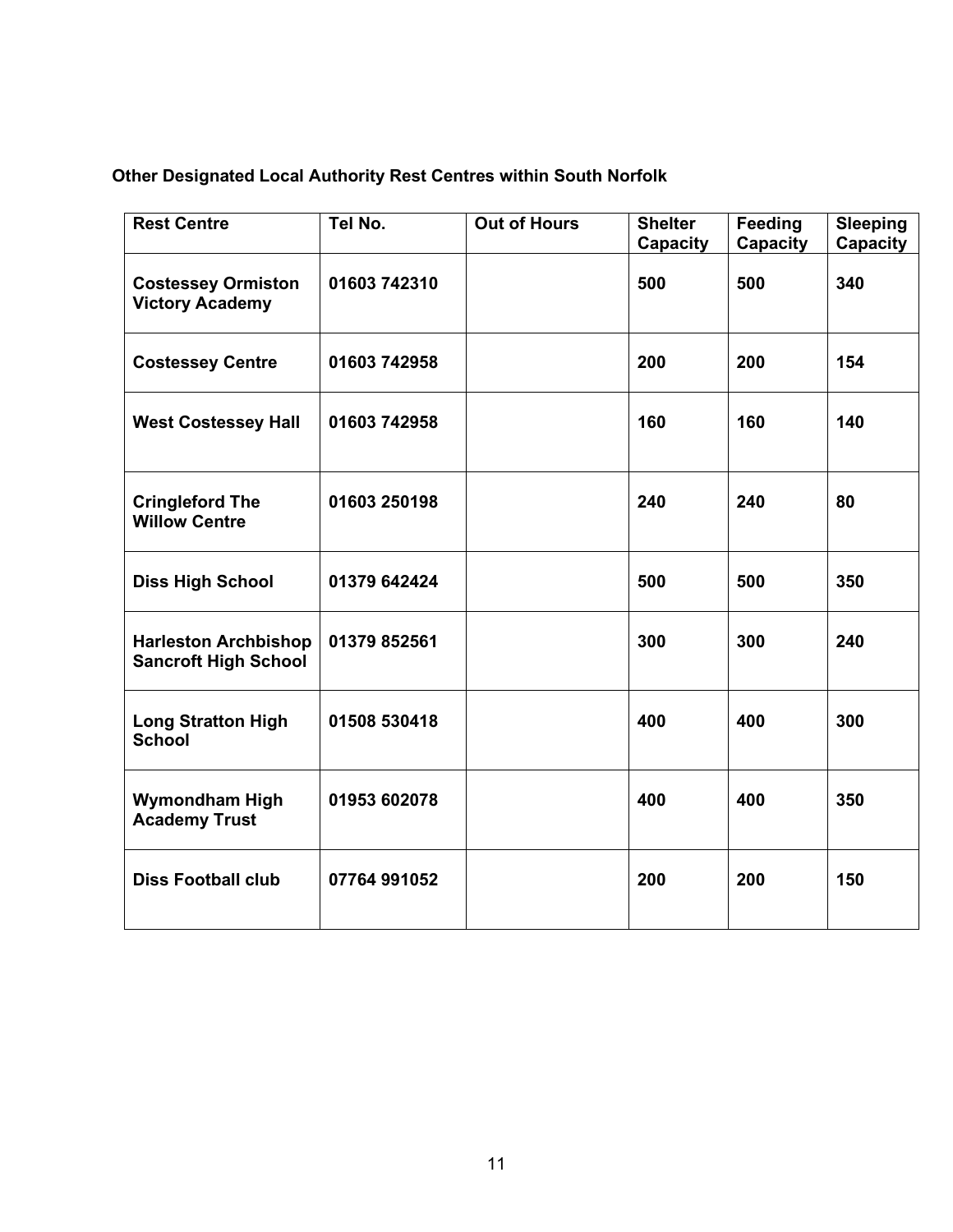### <span id="page-11-0"></span>13. **Communications**

14.1 On activation of the Town Emergency Group, the Emergency Coordinator will make a register of all mobile numbers of volunteers, **(See Appendix F form for telephone numbers)** in addition to those of core members in the emergency box. It should be remembered that at the time of a major emergency, mobile telephone networks may exceed capacity, leading to overload and disruption. The Group should not rely on mobile phones as the sole means of communication, Text or Whats app is likely to be more effective at getting through.

### 14. **Media/Public Information Strategy**

- 15.1 All media enquiries and information releases should be agreed with the Emergency Coordinator.
- 15.2 The Town Clerks, Leader of the Council or Emergency Co-ordinator are responsible for issuing media releases on behalf of the Town Council,
	- a. Press Release to all Town Councillors, local authority partners, local newspapers,publications, radio stations and other identified partners via email.
	- b. News Bulletins published on the Town Council website and highlighted on the front page of the site. This can be done instantly via The Town Council.
	- c. Social Media and Diss Community noticeboard posts to raise awareness of available information (also utilise partners social media information).
	- d. Where possible, printed copies will be displayed on noticeboards and made available atkey locations such as the Town Council Offices and strategic places around the Town.

### 15. **Insurance**

16.1 The Town Emergency Group (TEG) and registered volunteers, will be covered by the Town Council and local District Authorities insurance under the following circumstances:

<span id="page-11-1"></span>a. The local authority has requested that Diss Town Council activate the plan and its volunteers.

- b. The TEG volunteers are registered with the TEG.
- c. The TEG volunteers are under the direction of a local authority member of staff, (this can be remotely), and the local authority receives regular updates of task progress / issues arising from the TEG.
- d. Volunteers only carry out the actions / activities that they have been authorised to do or agreed by the local authority or Emergency Planning Officers
- e. A record of the activities undertaken and volunteers employed in those tasks is maintainedby the TEG Group
- 16.2 Activities volunteers have been asked to undertake must be commensurate to their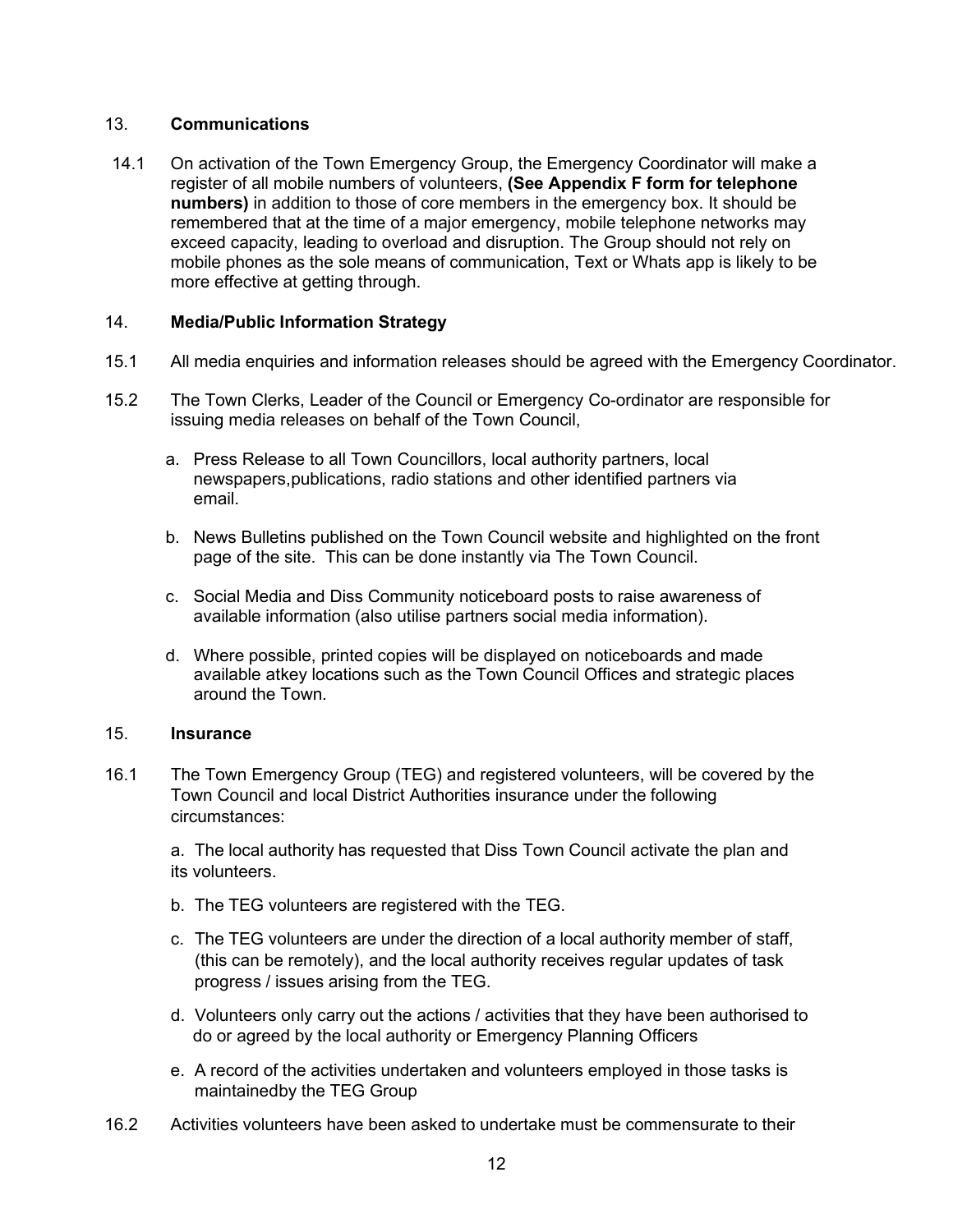skills and competency.

- 16.3 Appropriate dynamic risk assessments are carried out by a qualified competent person.
- 16.4 The use of motor vehicles is not covered by the local authority or Town Council insurance and it is the responsibility of the individual to ensure that they have adequate and appropriate cover. **This is unless there is an emergency called by either the Local Authority or the TEG, in this instance the Local Authority or Town Council insurance would cover all registered volunteers.**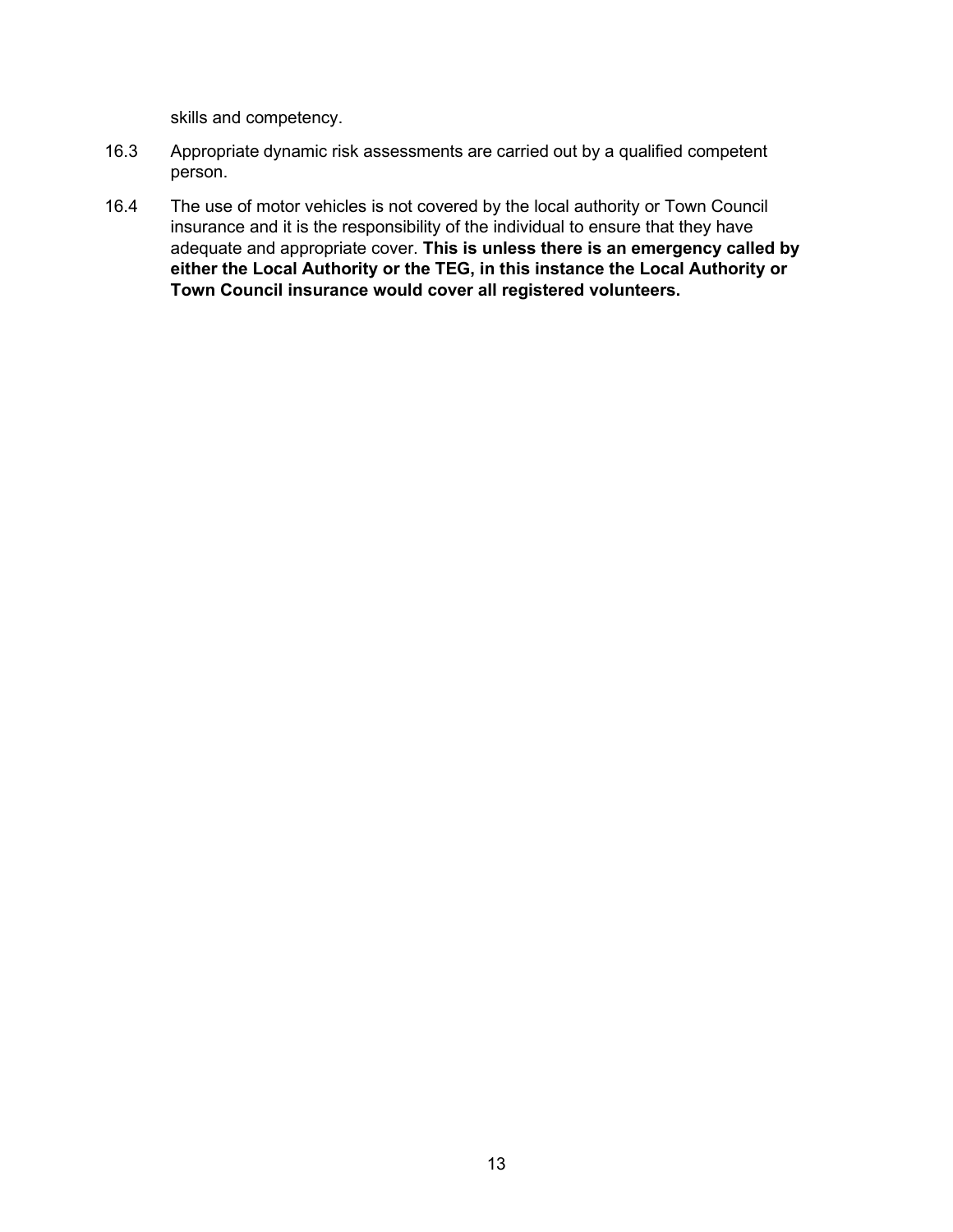### Appendix A

<span id="page-13-0"></span>Contact details for the Emergency Coordinator, Deputies and Control Centre.

| <b>Role</b>                                                     | <b>Name</b>                              | <b>Contact Details</b>                             |
|-----------------------------------------------------------------|------------------------------------------|----------------------------------------------------|
| <b>Emergency Coordinator</b>                                    | <b>Town Clerk Sarah Richards</b>         | sarah.richards@diss.gov.uk                         |
| <b>Emergency Coordinator</b><br><b>Clerical Support Officer</b> | <b>Councillor Mark Gingell</b>           | councillorgingell@diss.gov.uk                      |
| <b>Deputy Emergency-</b><br>Coodinator 1                        | <b>Cllr Simon Olander</b>                | councillorolander@diss.gov.uk                      |
| <b>Deputy Emergency-</b><br>Coodinator 2                        | Cllr John Robertson                      | councillorrobertson@diss.gov.uk                    |
| <b>Deputy Emergency-</b><br>Coodinator 3                        | Sonya French<br><b>Deputy Town Clerk</b> | <b>DYCC Keyholder</b><br>sonya.french@diss.gov.uk  |
| <b>Deputy Emergency</b><br>Co-ordinator 4                       | Robert Ludkin<br>Maintenance Manager     | <b>DYCC Keyholder</b><br>Robert.ludkin@diss.gov.uk |

### **Control Centres**

| <b>Control Centre 1</b> | <b>Diss Town Council Offices</b> | <b>Council Office</b><br>11-12 Market Hill,<br>Diss, IP22 4JZ |
|-------------------------|----------------------------------|---------------------------------------------------------------|
|                         |                                  | Telephone: 01379 643848                                       |
|                         |                                  | Out of Hours<br>Town Clerk (As above)                         |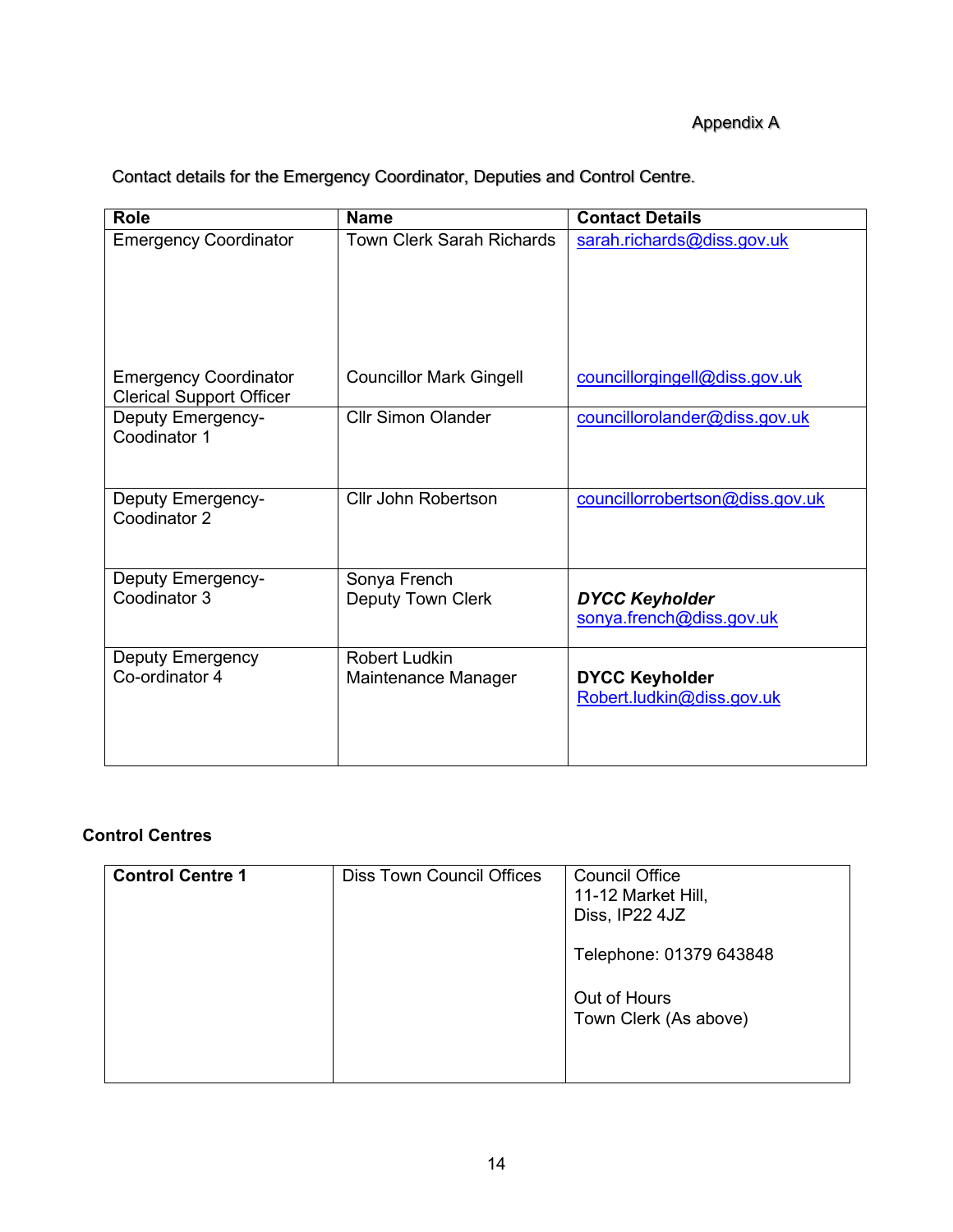| <b>Control Centre 2</b> | Hope Church | Vinces Rd<br>Diss, IP22 4HG<br>Telephone: 01379 644223<br>Out of Hours<br><b>TBC</b> |
|-------------------------|-------------|--------------------------------------------------------------------------------------|
| <b>Control Centre 3</b> | Corn Hall   | <b>St Nicholas Street</b><br><b>Diss</b><br>$IP22$ 4JZ<br>Telephone: 01379 652241    |

On Activation of the group, the group will contact South Norfolk Council Emergency Planning Officer:

Office hours: 01508 533701

Out of hours:

07771 627895

Ensure that the call taker has your Name and appropriate contact details. Please ensure that you get the call to contact the Joint Emergency Planning Duty Officer immediately.

NOTE: In a widespread incident the South Norfolk Council Emergency Planning Officer is a single point of contact and may be supporting the wider district response across the County and may not be able to respond immediately.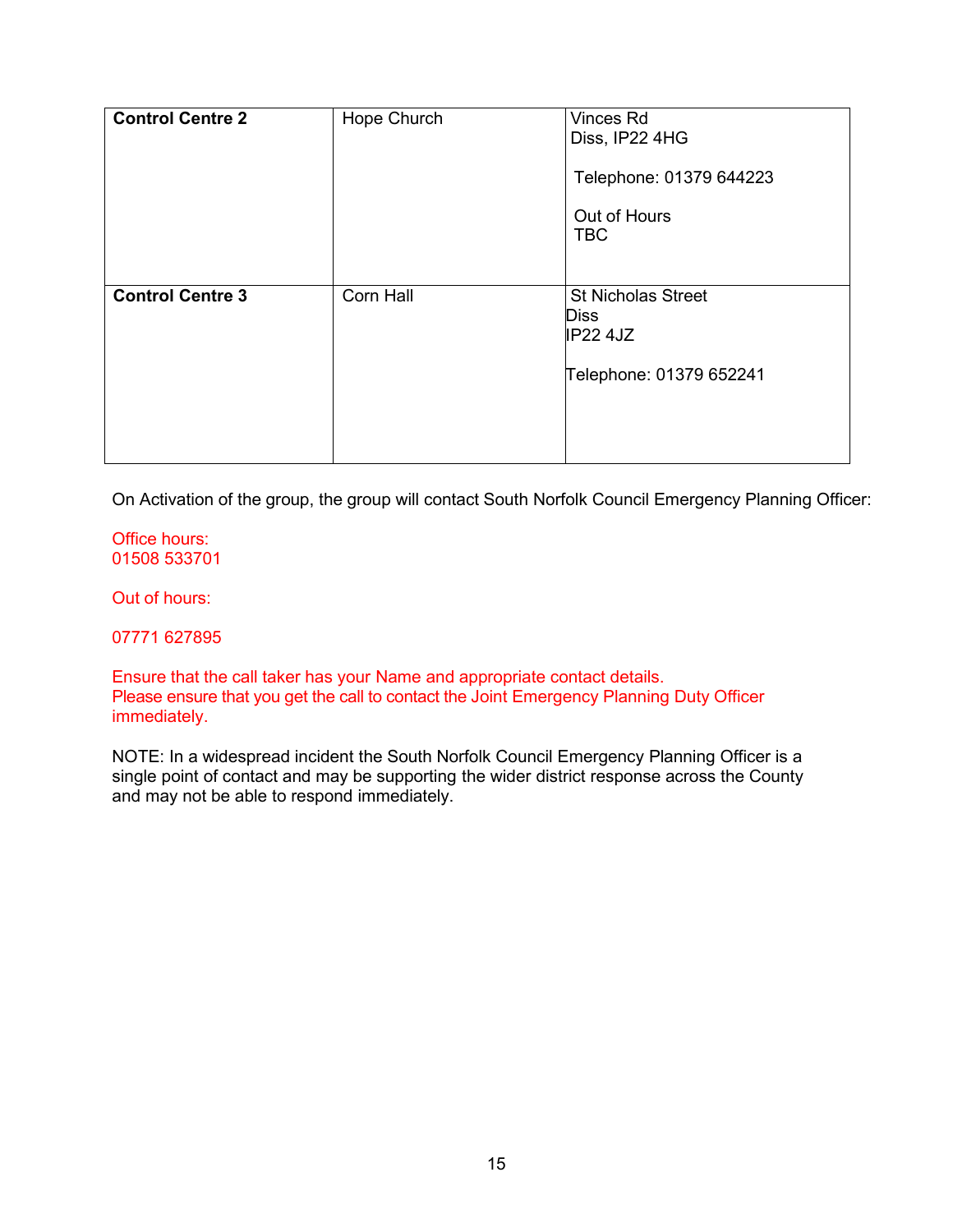Map of Diss

<span id="page-15-0"></span>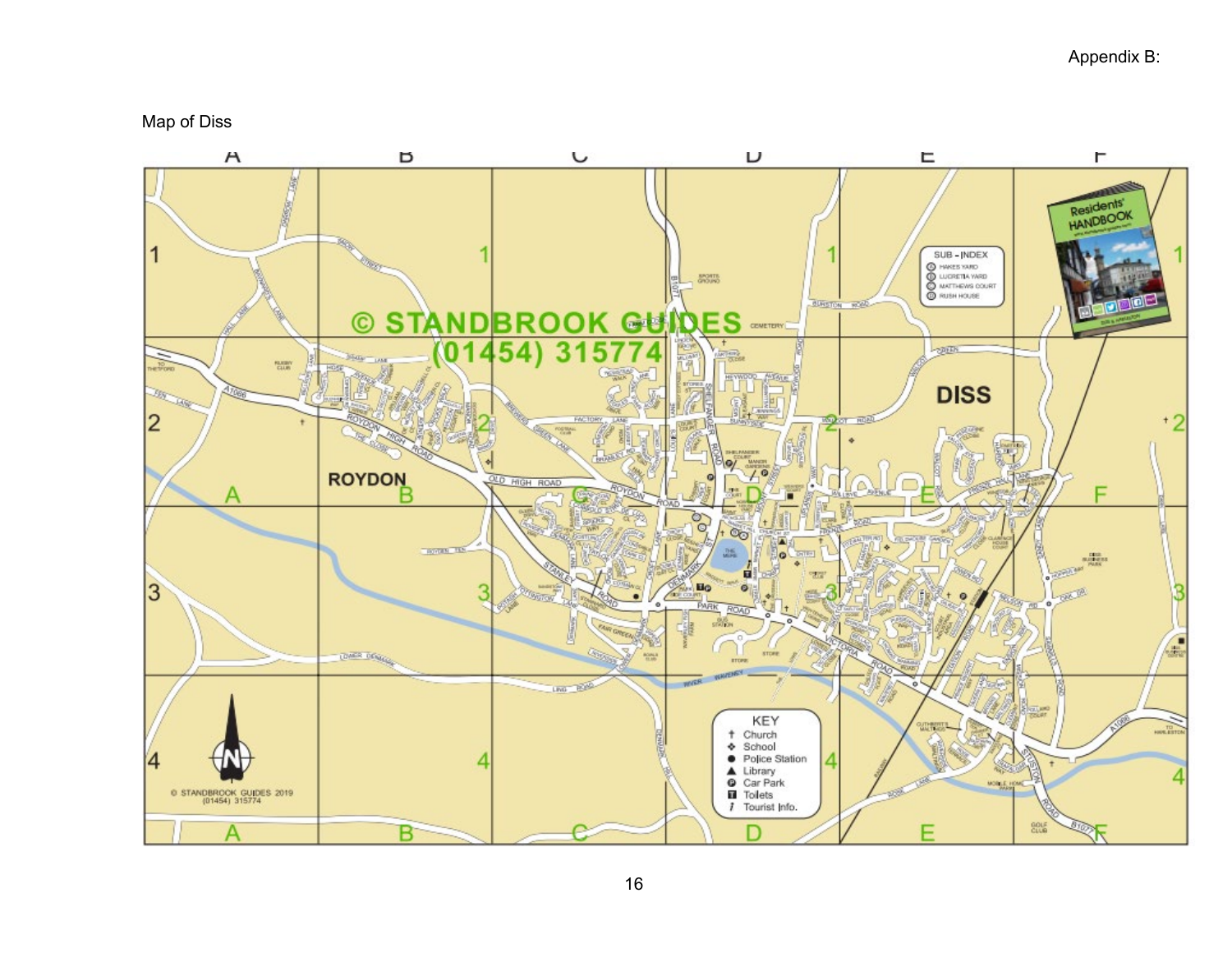Appendix C

Councillors and Staff Contact Details:

### Internal Telephone Directory - Not for Publication - **CONFIDENTIAL**

|                           | <b>Town Councillors' Contact Details</b> |                 |                                                        |
|---------------------------|------------------------------------------|-----------------|--------------------------------------------------------|
| <b>Browne, Sonia</b>      |                                          | 01379<br>643848 | councillorbrowne@diss.gov.u<br>$\overline{\mathsf{k}}$ |
| <b>Collins, Doreen</b>    |                                          | 01379<br>643848 | councillorcollins@diss.gov.uk                          |
| Gingell, Mark             |                                          | 01379<br>643848 | councillorgingell@diss.gov.u<br>$\mathsf k$            |
| Kiddie, Sue               |                                          | 01379<br>644750 | councillorkiddie@diss.gov.uk                           |
| Kitchen,<br><b>Robert</b> |                                          | 01379<br>642468 | councillorkitchen@diss.gov.u<br>k                      |
| Murphy,<br><b>Kieran</b>  |                                          | 01379<br>642488 | councillormurphy@diss.gov.<br>uk                       |
| Olander, Simon            |                                          | 01379<br>641007 | councillorolander@diss.gov.<br>uk                      |
| Robertson,<br>John        |                                          | 07747<br>037996 | councillorrobertson@diss.go<br>v.uk                    |
| Taylor, Eric              |                                          | 07860<br>417551 | councillortaylor@diss.gov.uk                           |
| Valori,<br>Charlotte      |                                          | 01379<br>643848 | councillorvalori@diss.gov.uk                           |
| Warren, Stuart            |                                          | 01379<br>643848 | councillorwarren@diss.gov.u<br>$\mathsf k$             |
| Welch, Jim                |                                          | 01379<br>643848 | councillorwelch@diss.gov.uk                            |
| Wooddissee,<br>John       |                                          | 01379<br>643848 | councillorwooddissee@diss.<br>gov.uk                   |

| <b>District Councillors' Contact Details for Diss</b> |                                                            |                                    |                                                                         |  |  |  |
|-------------------------------------------------------|------------------------------------------------------------|------------------------------------|-------------------------------------------------------------------------|--|--|--|
| Minshull,<br>Graham                                   | 3 Vikings Close, Diss, IP22 4QB                            | 01379<br>640179<br>07970<br>344795 | grahamminshull.dtc@gmail.c<br>$om$                                      |  |  |  |
| Kiddie, Keith                                         | 17 Walcot Road, Diss, IP22 4DB                             | 01379<br>644750<br>07941<br>172233 | kkiddie@s-norfolk.gov.uk<br>keith.kiddie.cllr@norfolk.gov.<br><u>uk</u> |  |  |  |
| Wilby, Jenny                                          | New Lodge Farm, Common Rd, Dickleburgh,<br><b>IP21 4PH</b> | 01379<br>741504                    | J.wilby@s-norfolk.gov.uk                                                |  |  |  |

| <b>Staff Contact Details</b> |                   |                                   |                              |  |  |
|------------------------------|-------------------|-----------------------------------|------------------------------|--|--|
| <b>Sarah Richards</b>        | <b>Town Clerk</b> | 11-12 Market Hill, Diss, IP22 4JZ | 07917 831574<br>01379 652952 |  |  |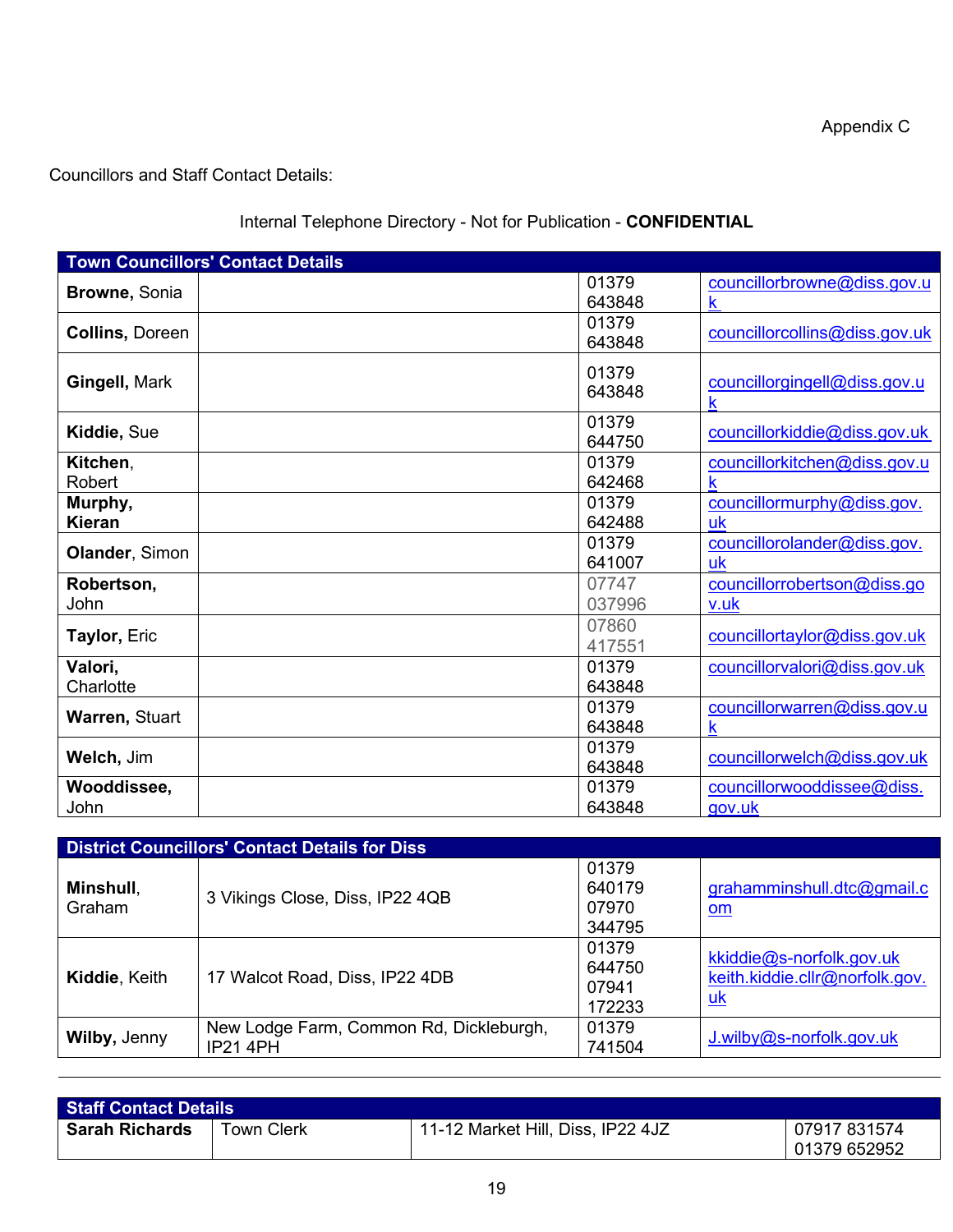| Sonya French         | Deputy Town Clerk              | 11-12 Market Hill, Diss, IP22 4JZ |                              |
|----------------------|--------------------------------|-----------------------------------|------------------------------|
| <b>Robert Ludkin</b> | Maintenance Manager            | 11-12 Market Hill, Diss, IP22 4JZ | 07436 798234<br>07986 321129 |
| <b>Alex Jamieson</b> | Responsible Finance<br>Officer | 11-12 Market Hill, Diss, IP22 4JZ |                              |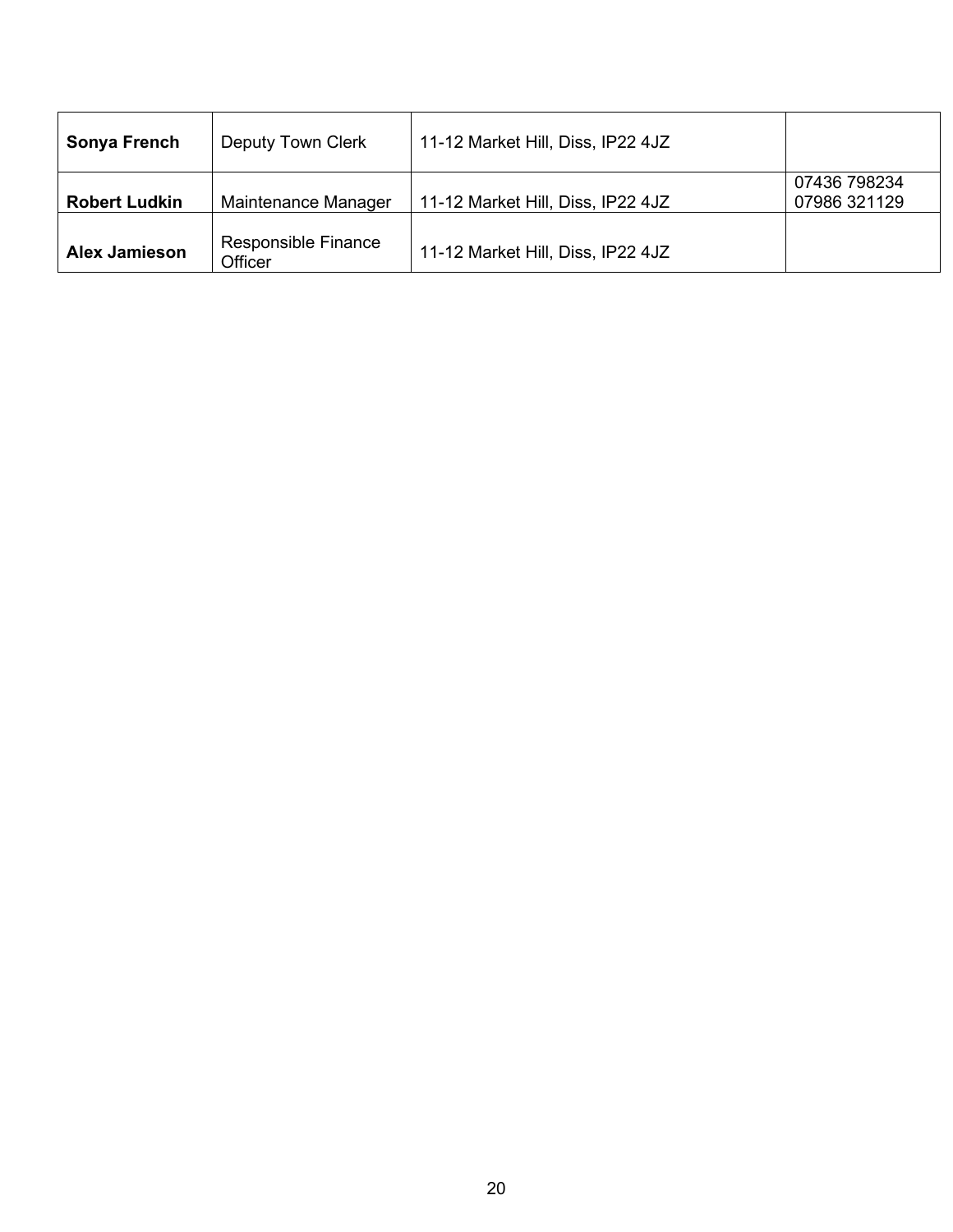### <span id="page-18-0"></span>Appendix D

### **Activation call tree for Co-ordinators**

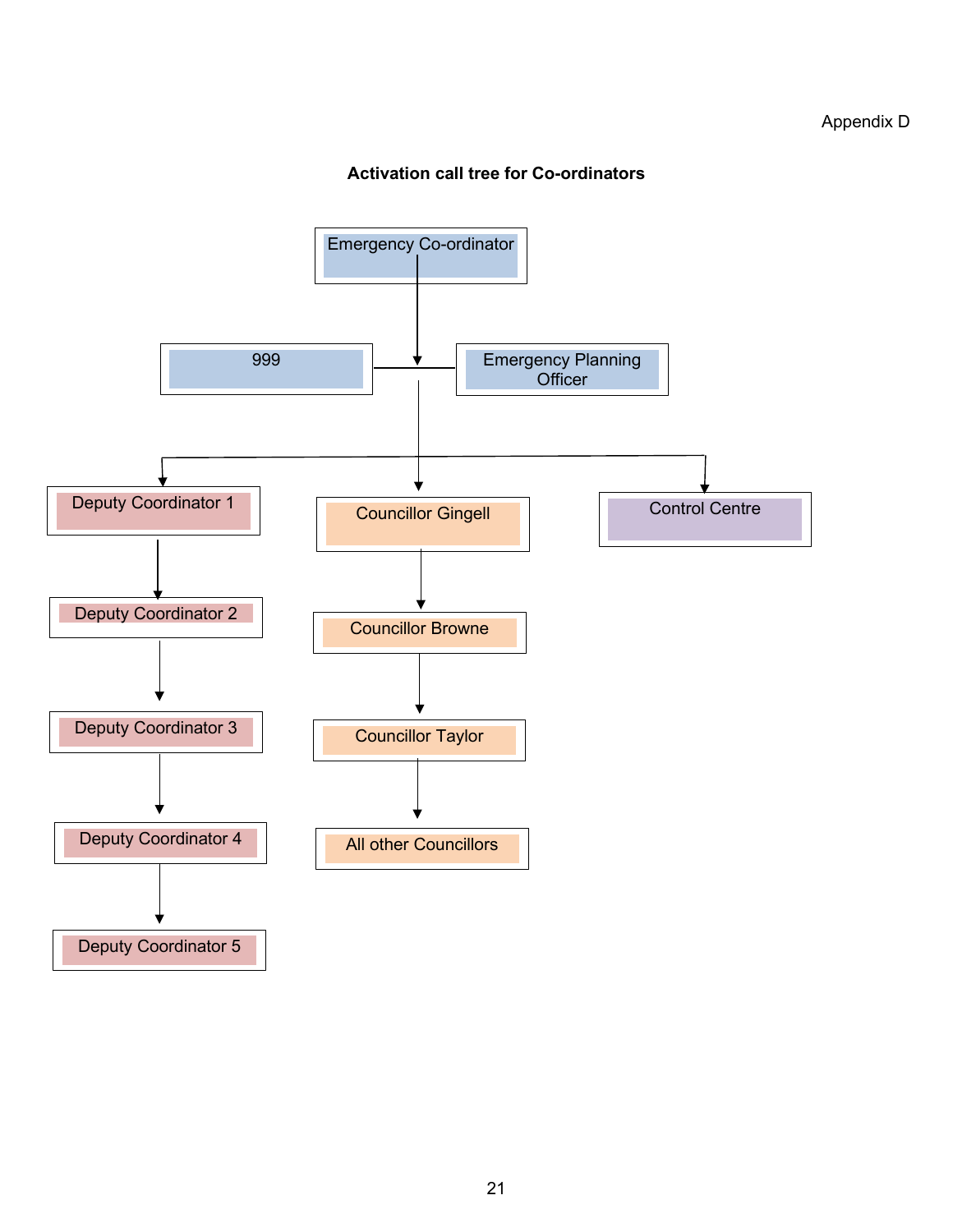Community Emergency Contact numbers

| <b>Name / Contact</b>                                            | <b>Role</b>                                                       | Daytime contact<br>number     | 24hr contact<br>number                          |
|------------------------------------------------------------------|-------------------------------------------------------------------|-------------------------------|-------------------------------------------------|
| <b>Emergency Services</b>                                        |                                                                   | 999                           | 999                                             |
| <b>Local GP Surgeries</b>                                        | <b>Parish Fields</b>                                              | 01379 642023                  | 111                                             |
|                                                                  | The Lawns                                                         | 01379 642021                  | 111                                             |
| <b>Environment Agency</b>                                        | Floodline                                                         | 0845 988 1188                 |                                                 |
| <b>Environment Agency</b>                                        | <b>Incident Hotline</b>                                           | 0800 807060                   | 0800 807060                                     |
| Anglian water                                                    |                                                                   |                               | 24 hr enquiries<br>08457 145 145<br>24 hr leaks |
| <b>Norfolk Police</b>                                            | Non emergency                                                     | 101                           | 101                                             |
| Norfolk Fire and<br>Rescue                                       | Non emergency                                                     | 0300 123 1669                 | 0300 123 1669                                   |
| East Anglian<br>Ambulance<br><b>NHS Trust</b>                    |                                                                   | 0163 8561616<br>0345 601 3733 | None                                            |
| <b>UKPN</b>                                                      | Supply interruption                                               | 0800 316 3105                 | 0800 31 63 105                                  |
| <b>UKPN</b>                                                      | <b>Substation issues</b>                                          | 0800 587 3243                 | 0800 5873243                                    |
| <b>National Grid</b>                                             | For reporting hazards<br>on or near overhead<br>electricity lines | 0800 404 090                  | 0800 404090                                     |
| <b>Highways England</b>                                          |                                                                   |                               | 0300 123 5000                                   |
| <b>Norfolk County</b><br>Council /<br>Norfolk County<br>Highways |                                                                   |                               | 0344 800 8020                                   |
| <b>Norfolk County Council</b>                                    | <b>Emergency Social Care</b><br>Out of hours service              | 0344 800 8020                 | 0344 800 8020                                   |
| South Norfolk<br><b>District Council</b>                         |                                                                   | 01508 533701                  | 01508 533701                                    |
| Norfolk Joint<br><b>Emergency Planning</b><br>Unit               |                                                                   | <b>TBC</b>                    | <b>TBC</b>                                      |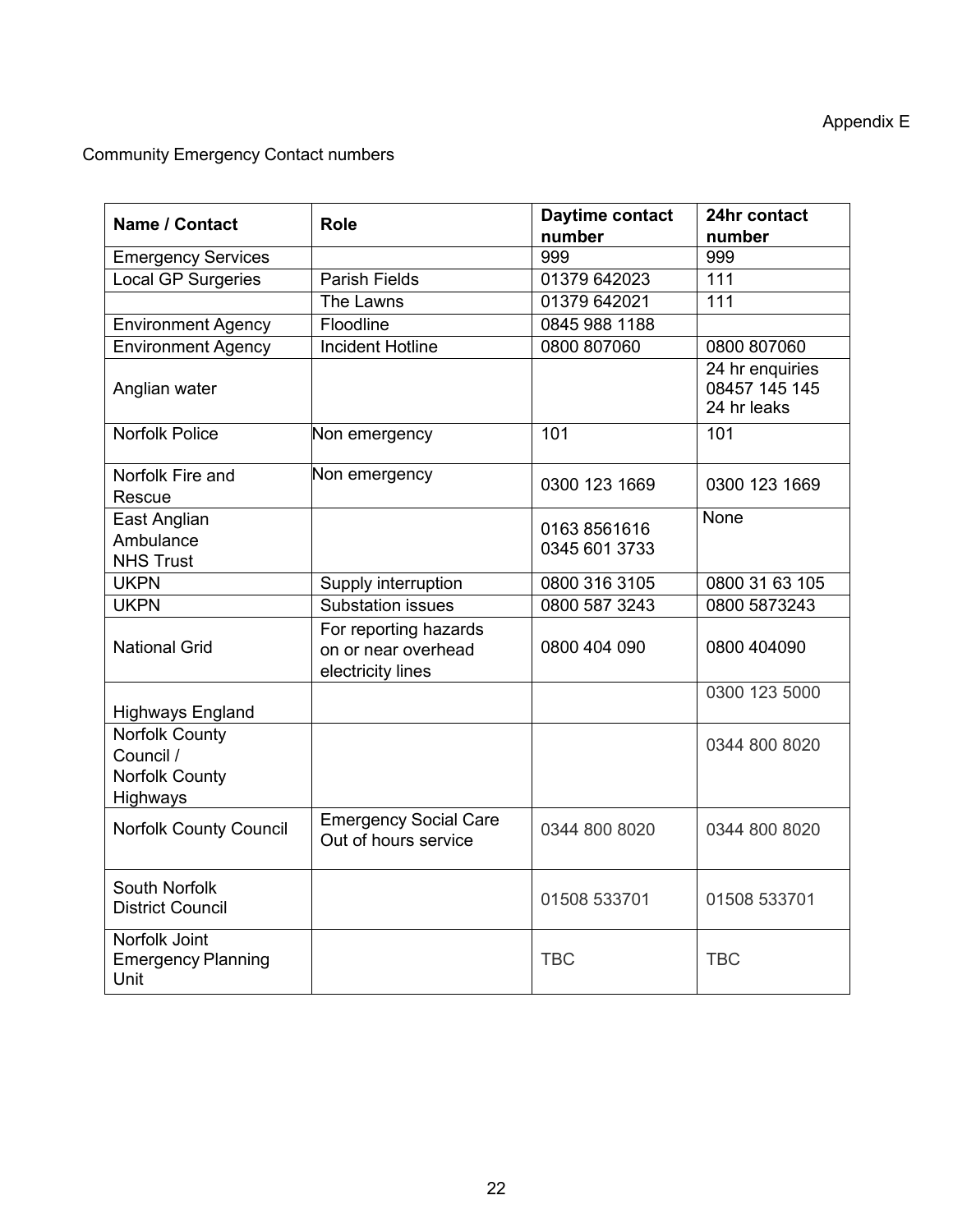### Incident Specific Contact numbers

# Appendix F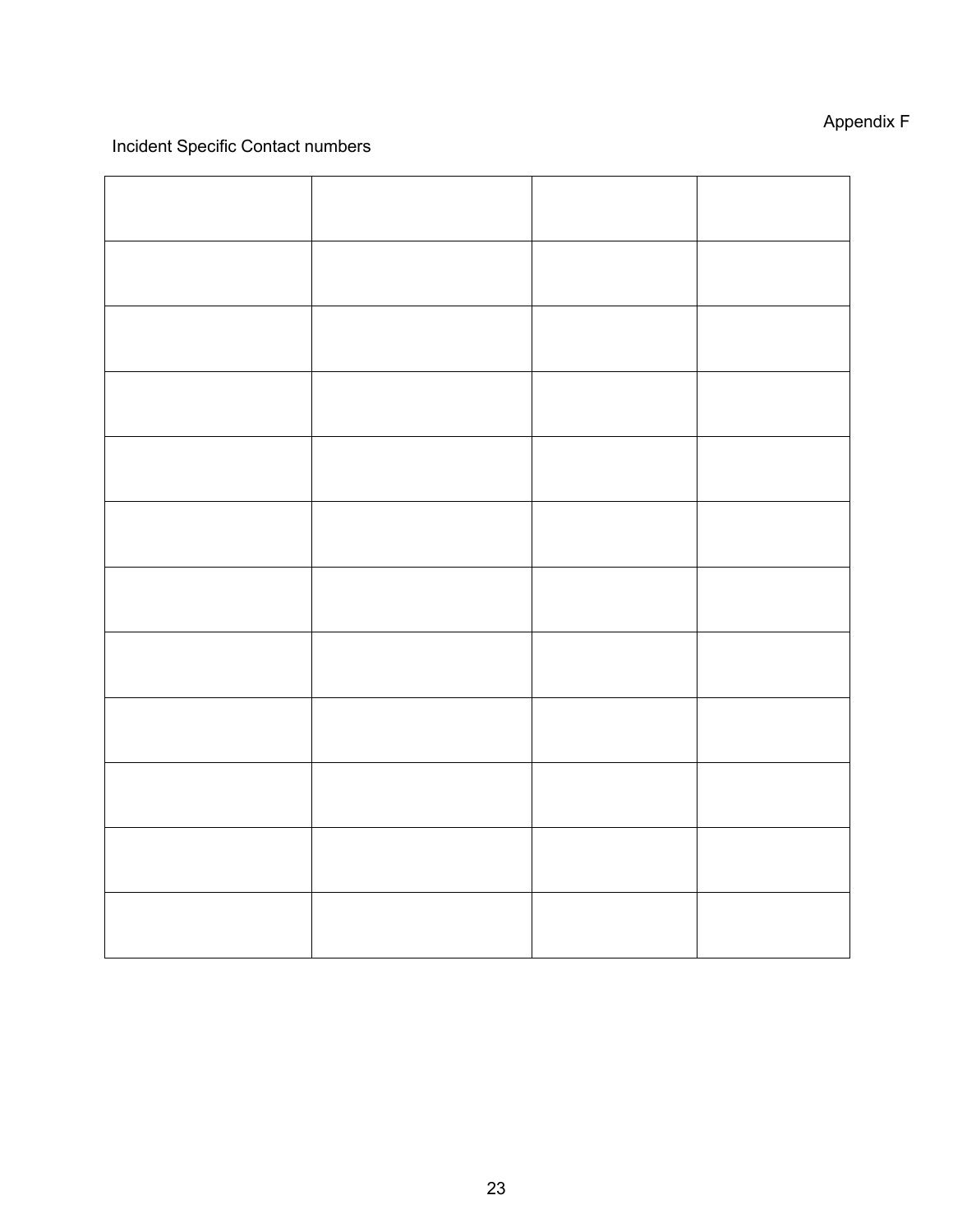<span id="page-21-0"></span>Sample agenda for initial meeting of the Town Emergency Group

### **Example Town Emergency Group Emergency Meeting Agenda**

### **Date:**

**Time:**

**Location:**

**Attendees:**

### **1. What is the current situation?**

*You might want to consider the following:*

### **Location of the emergency. Is it near:**

- A school?
- A vulnerable area?
- A main access route?
- Type of emergency:
- Is there a threat to life?
- Has electricity, gas or water been affected?

### **Are there any vulnerable people involved?**

- Elderly
- Families with children
- Non-English-speaking people.
- What resources do we need?
- Food?
- Off-road vehicles?
- Blankets?
- Shelter?

### **2. Establishing contact with the emergency planning Officer**

- **3. Establishing contact with the emergency services**
- **4. How can we support the emergency services?**
- **5. What actions can safely be taken?**
- **6. Who is going to take the lead for the agreed actions?**
- **7. Any other issues?**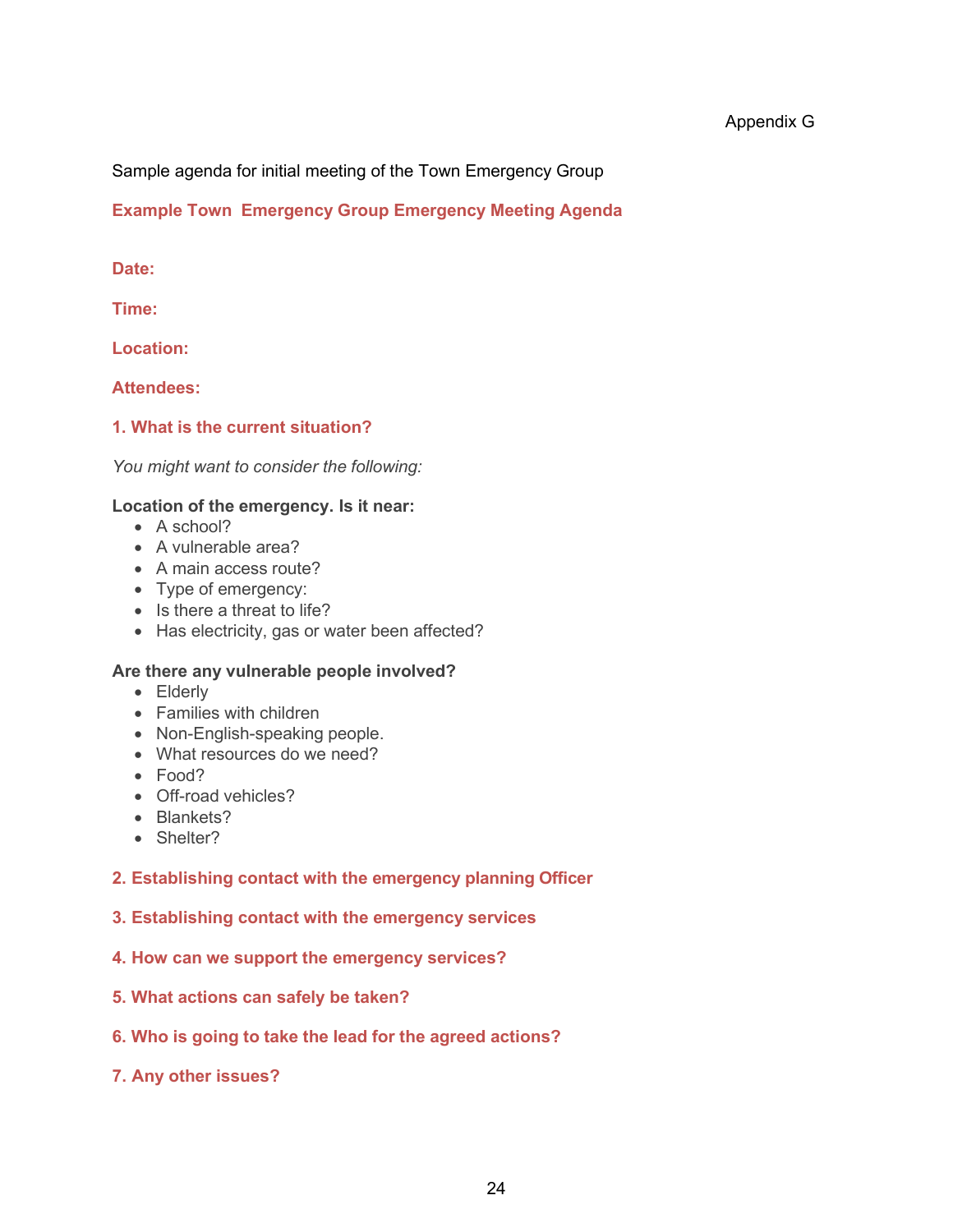Log

| <b>INCIDENT LOG</b> | (Nature of incident) | NAMF | ⊤^∆ר | <b>SHEET No.</b><br>. |
|---------------------|----------------------|------|------|-----------------------|
|---------------------|----------------------|------|------|-----------------------|

<span id="page-22-0"></span>

| No. | <b>Time</b> | <b>Name</b> | Information | <b>Done</b> |
|-----|-------------|-------------|-------------|-------------|
|     |             |             |             |             |
|     |             |             |             |             |
|     |             |             |             |             |
|     |             |             |             |             |
|     |             |             |             |             |
|     |             |             |             |             |
|     |             |             |             |             |
|     |             |             |             |             |
|     |             |             |             |             |
|     |             |             |             |             |
|     |             |             |             |             |
|     |             |             |             |             |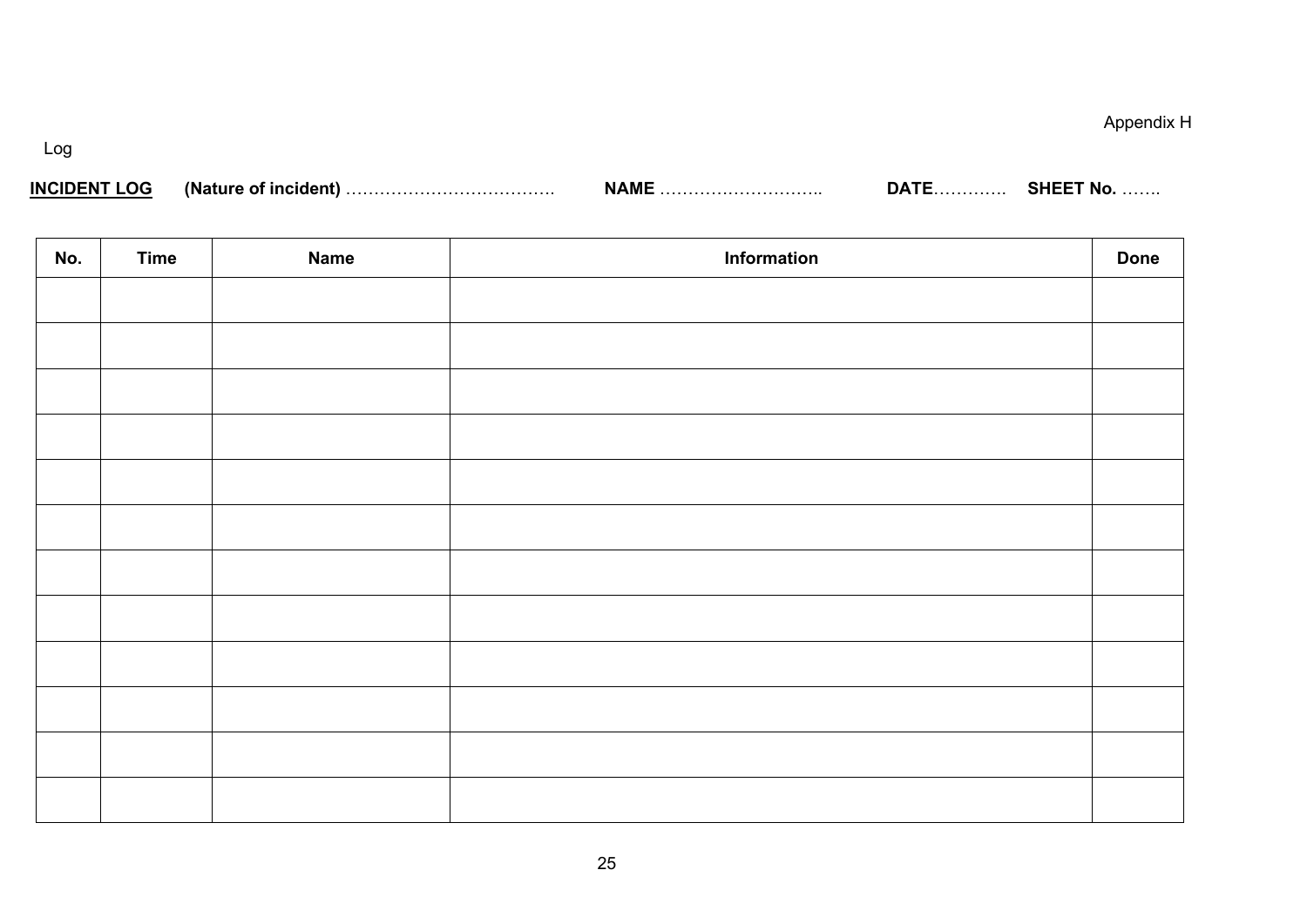Appendix I

<span id="page-23-0"></span>Emergency Boxes - contents and location

An Emergency Box is held at Diss Town Council (Access can be gained via the Town or Deputy

Town Clerk).

Contents are as follows:

- Copy of Town Emergency Plan
- Incident Log Book
- X 2 Torches
- Map of Diss
- Copy of Electoral Register
- Five high visibility jackets
- Barrier Tape x 4
- First Aid Kit
- X4 Notebooks
- Box of Pens
- Box of Gloves
- Wind up Radio
- Copy of SNC Emergency Plan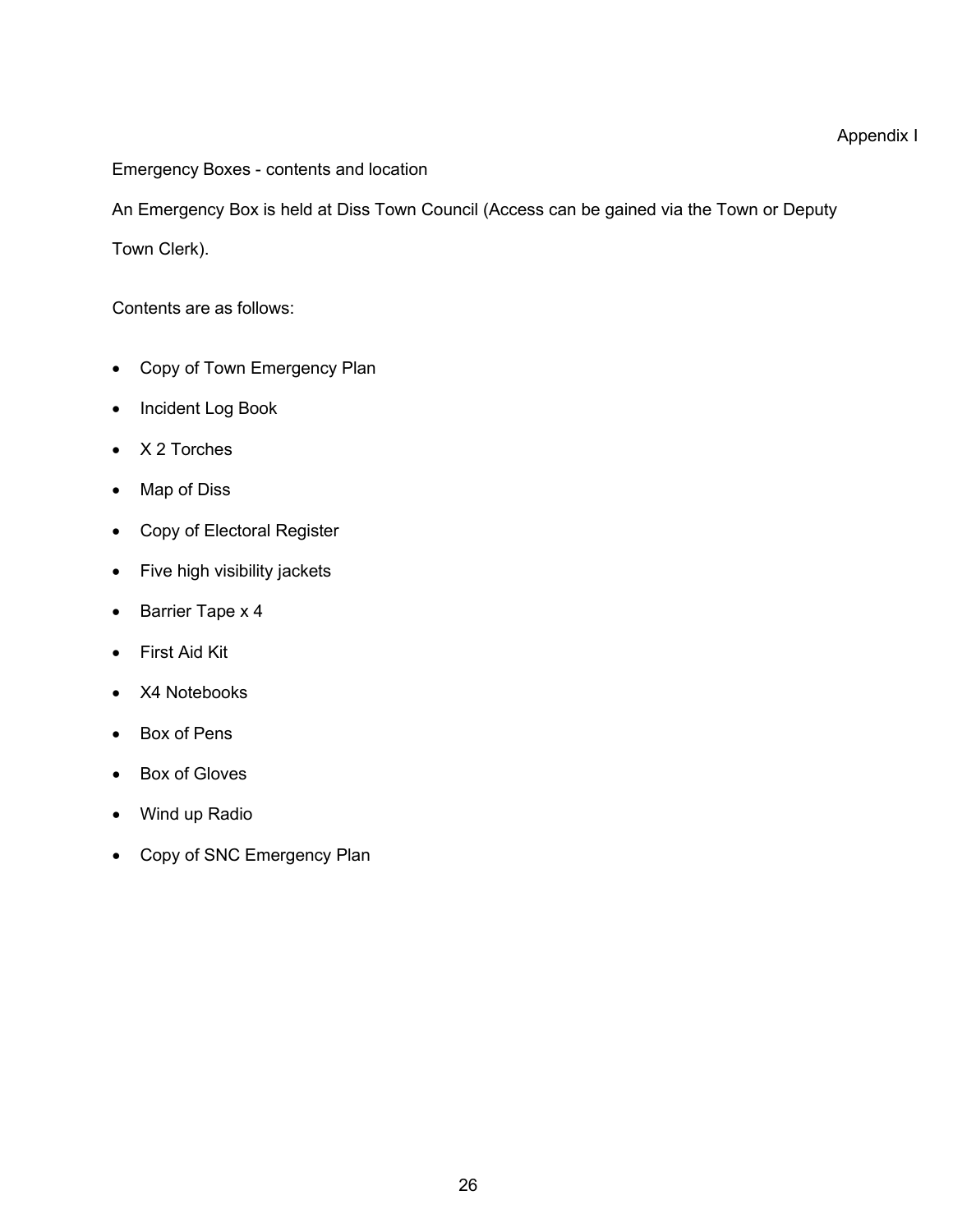### <span id="page-24-0"></span>**Local skills and resources**

### **Information redacted in public version – full details held withTown Council**

- Ryan Jaynes Manager Travis Perkins (materials out of hours)
- Jeremy Green Roydon Farmer (Tractor & Trailers)
- Andrew Rackham Handyman/Builder
- Mike Stapleton Landrover Owner
- Simon Hurst **Electrician**
- Jamie Wright Roofer/4x4 owner

### Appendix J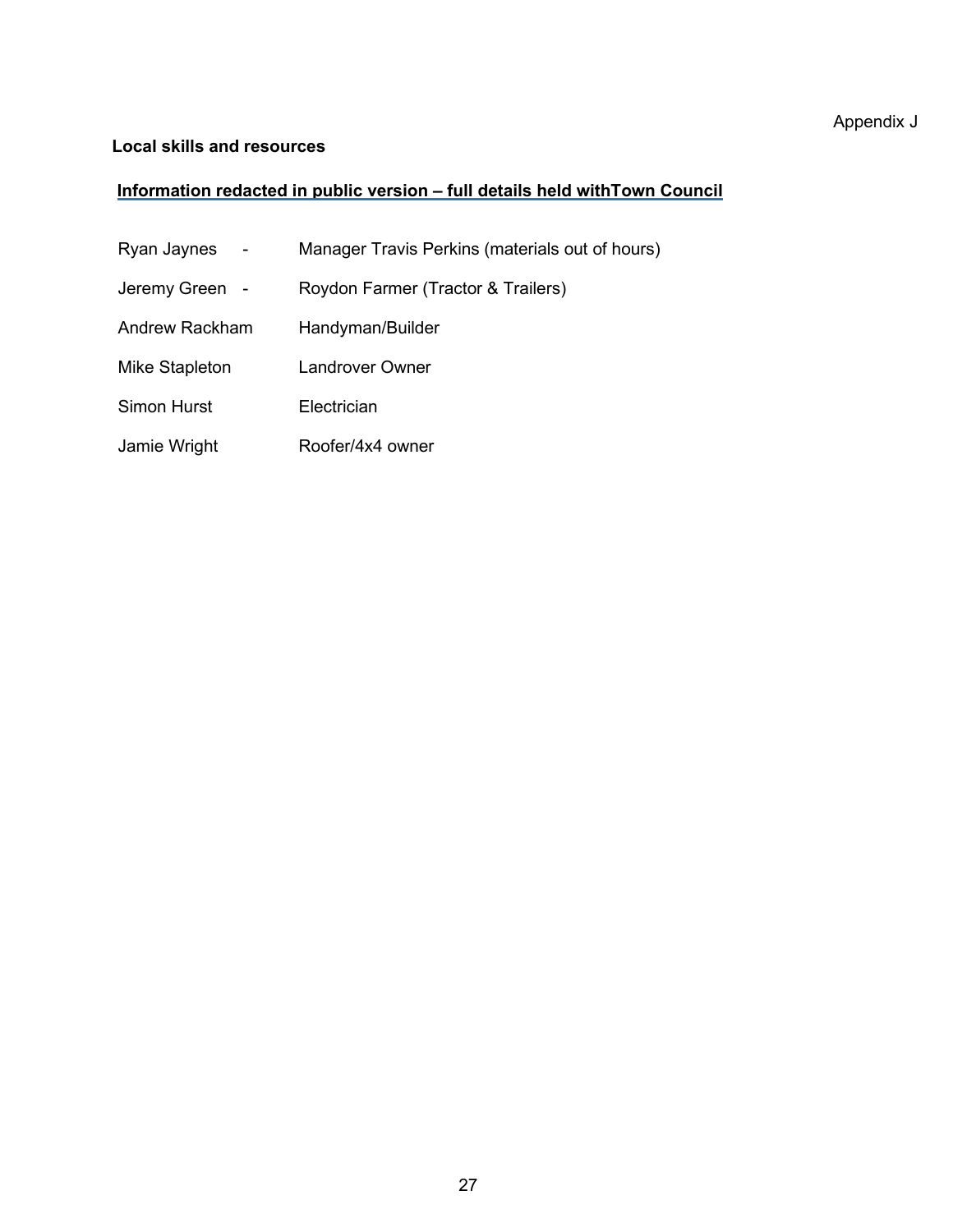# Appendix K

### <span id="page-25-0"></span>**Volunteers/resources**

Information redacted in public version – full details held withTown Council

| Andy Rackham   | Local handyman               |
|----------------|------------------------------|
| Simon Hurst    | Electrician                  |
| Jamie Wright   | Roofer/handyman              |
| Mike Stapleton | 2 x 4X4 Emergency Responders |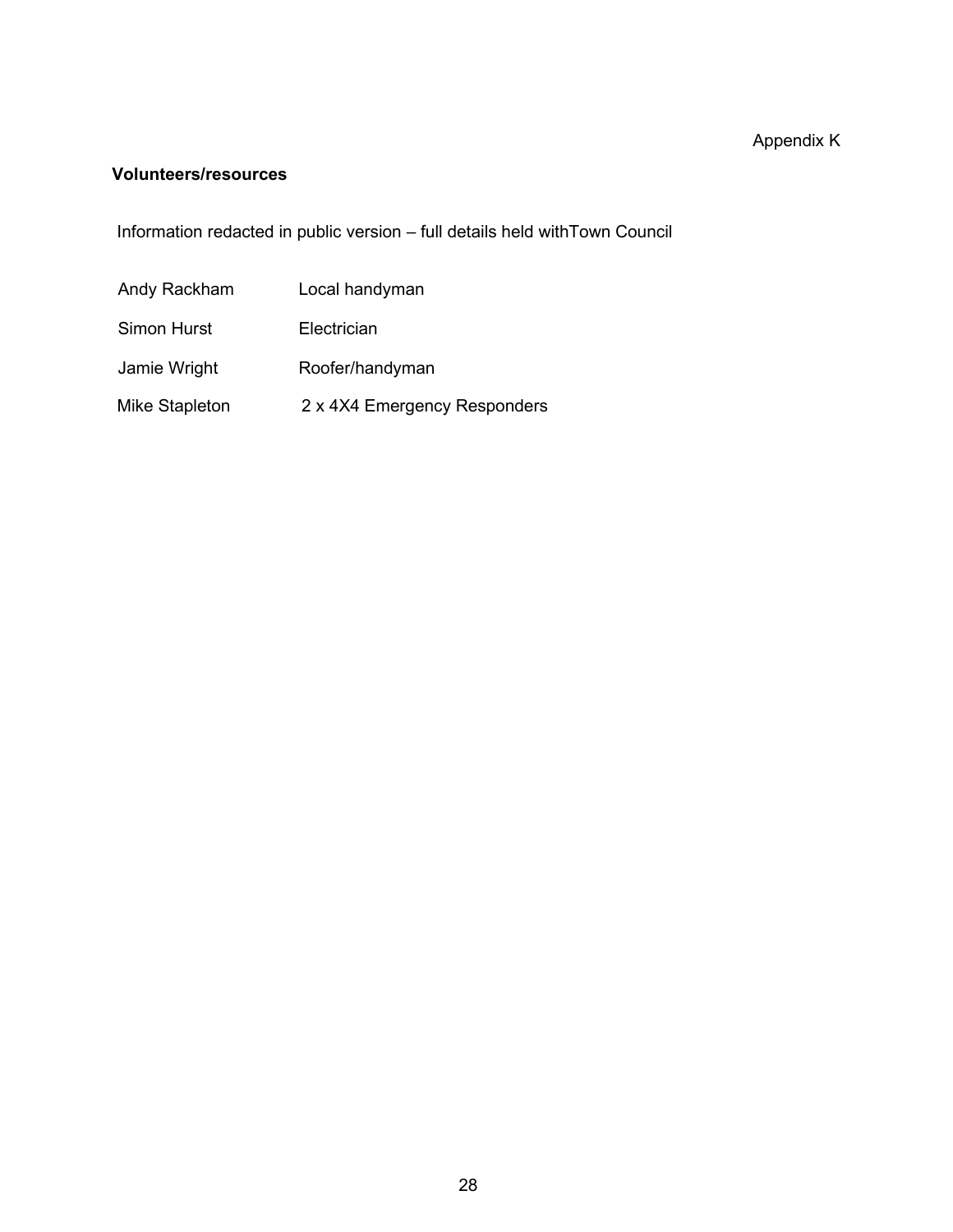### **Floor plans for DYCC**

### **DYCC**

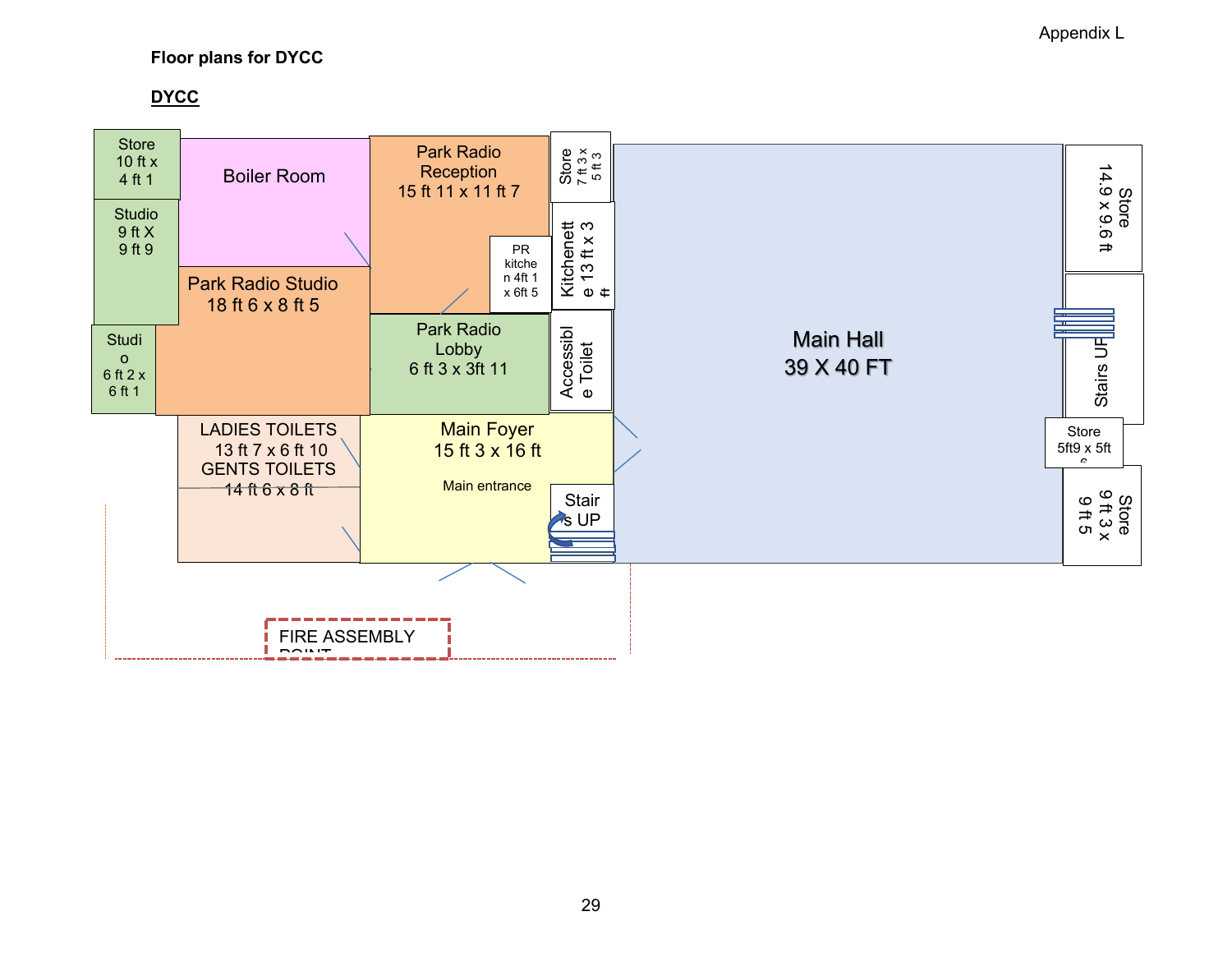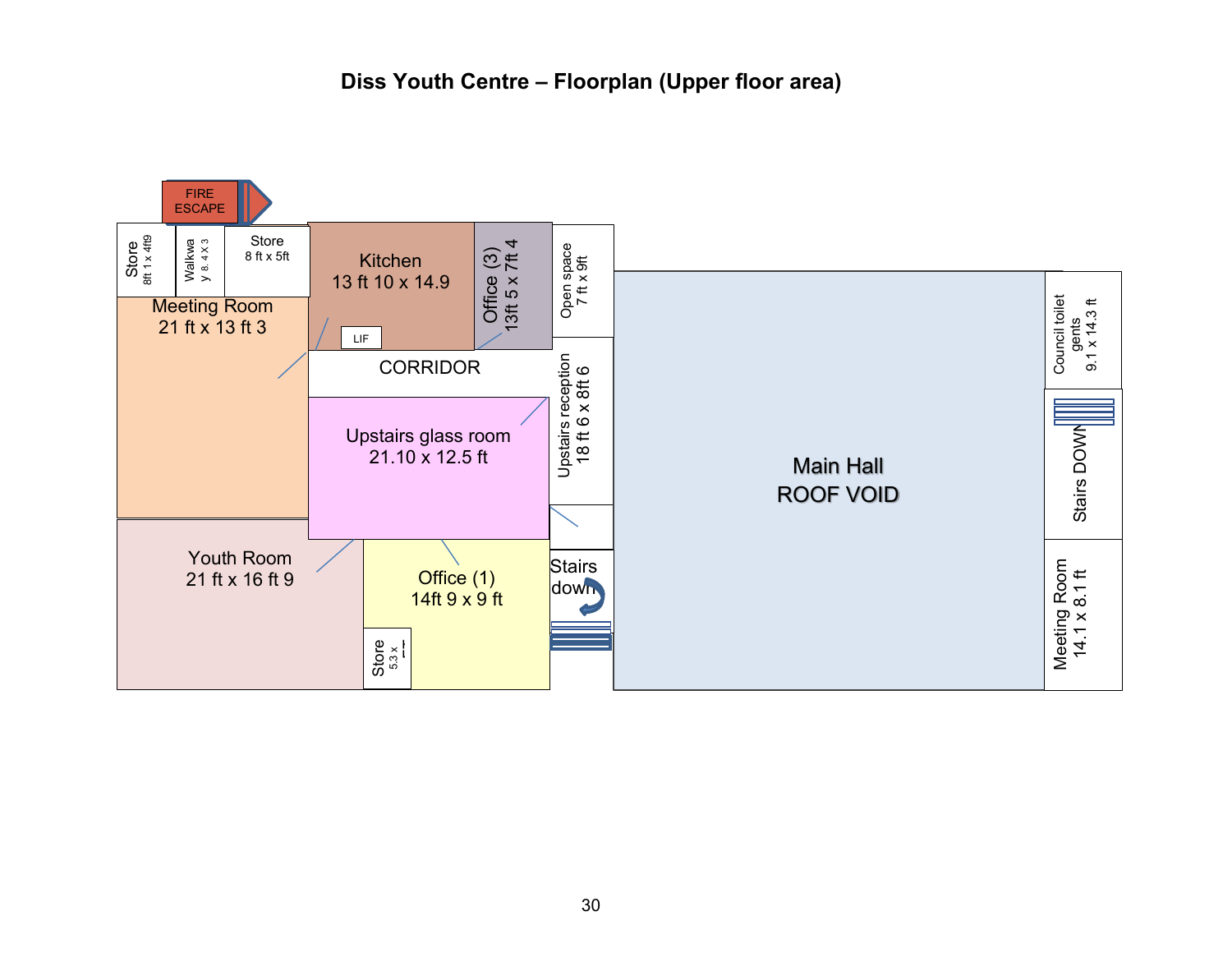# **DYCC room sizes and permitted numbers – Fire officer figures**

| Room                      | <b>Approx</b><br>dimensions | <b>Approx floor</b><br>area $m2$ | <b>Potential</b><br>Capacity<br><b>Seated</b> | <b>Potential Capacity</b><br><b>Camp Beds</b> |
|---------------------------|-----------------------------|----------------------------------|-----------------------------------------------|-----------------------------------------------|
| Main Hall Ground Floor    | 39ft x 40ft                 | 144.92                           | 288                                           | 29                                            |
| Reception                 | 15ft x 11ft 7               | 16.30                            | 32                                            | 3                                             |
| Studio One                | 9ft x 9ft                   | 7.52                             | 15                                            | $\mathbf{1}$                                  |
| <b>Studio Two</b>         | 6ft 2 x 6 ft 1              | 3.51                             | $\overline{7}$                                | $\mathbf 0$                                   |
| Storage Cupboard          | 10ft x 4.1 ft               | 3.81                             | $\overline{7}$                                | $\mathbf 0$                                   |
| Kitchenette Area          | $6$ ft x 3 ft               | 1.67                             | $\overline{2}$                                | $\mathbf 0$                                   |
| <b>Upstairs Reception</b> | 18ft 6 x 8 ft 6             | 14.86                            | $\overline{30}$                               | $\overline{3}$                                |
| Office One                | 14.9 ft x 9 ft              | 12.46                            | 25                                            | $\overline{2}$                                |
| Youth Room                | 21 ft x 16.9 ft             | 32.97                            | 66                                            | $\overline{6}$                                |
| Upstairs glass room       | 21.10 x 12.5 ft             | 24.50                            | 49                                            | 5                                             |
| <b>Meeting Room</b>       | 21 ft x 13 ft 3             | 25.95                            | 52                                            | 5                                             |
| Kitchen                   | 13 ft 10 x 14.9 ft          | 18.13                            | $\overline{36}$                               | $\overline{3}$                                |
| Total                     |                             |                                  | 609                                           | $\overline{111}$                              |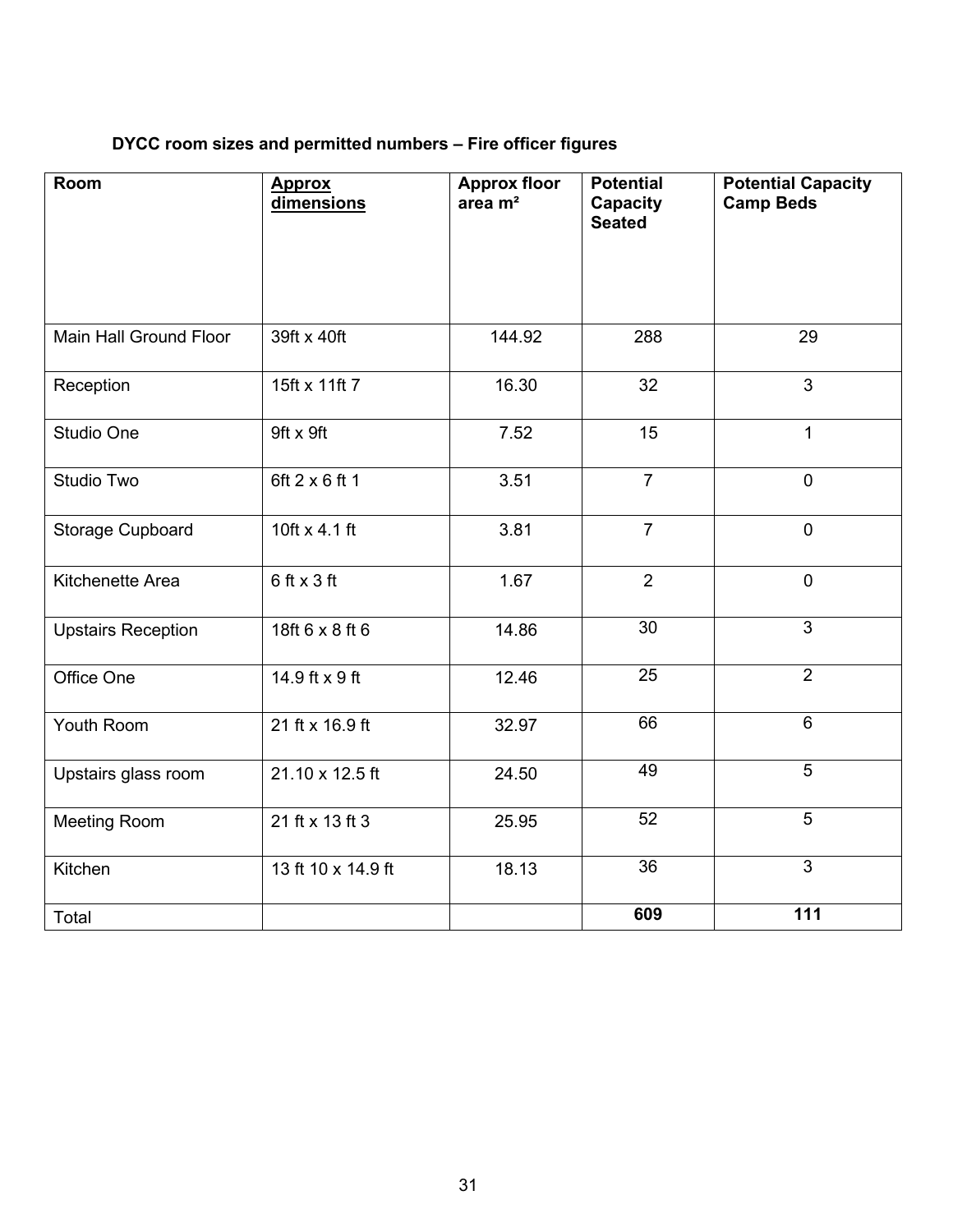### **Volunteer Driving**

<span id="page-29-0"></span>Until an Emergency Group is activated volunteers operate under their own or the Town Council's liability insurance. In the event that an Emergency group is activated on behalf of the Local Authority, the following guidance about insurance cover should be communicated to all the volunteers within theparticular group.

From: [Name of LA Officer requesting activation]

To:

Date:

Time Of Request:

Please confirm receipt by telephoning (Local Authority) ECC on [telephone number]

### **DO NOT PUT YOUR LIFE OR THE LIVES OF OTHERS IN DANGER**

If there is **ANY threat to life**, **dial 999** and alert the emergency services (Police, Fire, or Ambulance). If there is no perceived threat to life, but you have information that may help the emergency services, please **dial 101.**

The Town Emergency Group has been activated on behalf of XXX (Local Authority) as a result of a Major Incident /local incident at [location] on [date].

The Town Emergency Group is now covered by XXX (Local Authority) liability insurance providing that the following conditions are met:

The Local Authority has requested that you activate the Town Emergency Group and your plan, including setting up your village hall as an Evacuation Centre [amend as necessary<sup>1</sup>].

The TEG group operates under the direction of the Local Authority (can be remotely) and the Local Authority requires regular updates on the situation.

A record of the activities undertaken and the volunteers used will be maintained by the TEG. The action or activity is either contained in your plan or is approved by the Local Authority.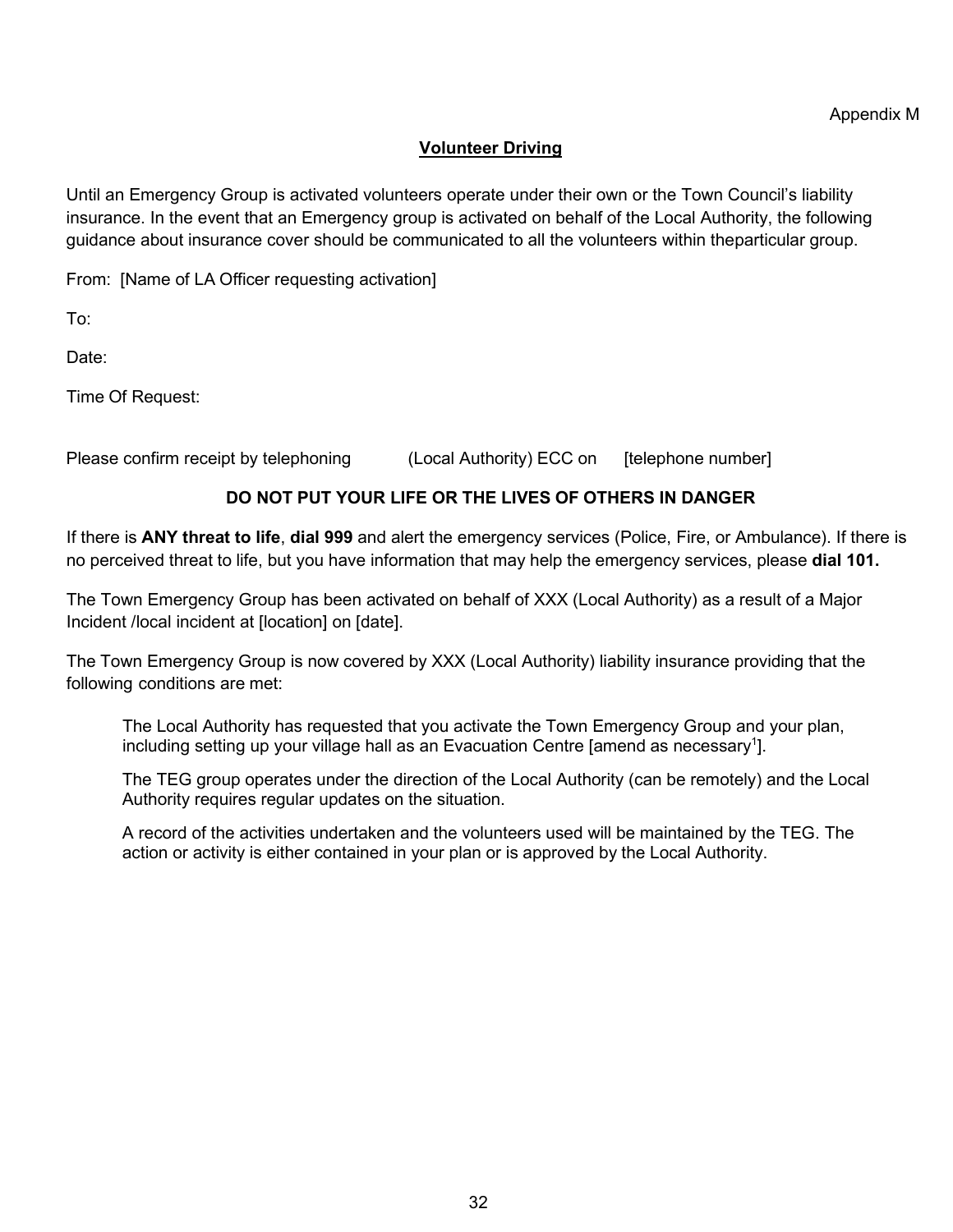### **Definition of an emergency:**

An emergency / major incident is any event or circumstance (happening with or without warning) that causes or threatens death or injury, disruption to the community, or damage to property or to the environment on such a scale that the effect cannot be dealt with by the emergency services, local authorities and other organisations as part of their normal day to day activities.

### **Possible Emergencies and corresponding risk assessment and management include :**

| <b>Type of emergency</b>                                                                                      | <b>Potential risks</b>                                                                                       | <b>Actions</b>                                                                                                 |
|---------------------------------------------------------------------------------------------------------------|--------------------------------------------------------------------------------------------------------------|----------------------------------------------------------------------------------------------------------------|
| <b>Significant disruption to mains</b><br>power services.                                                     | Residents with no access to power<br>for a prolonged period of time.                                         | Ensure all residents are given<br>help to prepare themselves in                                                |
| (Gas or Electricity Failure)<br>Failure of whole or part of GB's<br>National transmission network.            | Residents reliant on electricity or<br>gas for heating and cooking will<br>require support.                  | advance. (look at care<br>homes/speak to SNC for list of<br>vulnerable persons).                               |
| Damage to pipeline.                                                                                           | Cold is a threat to vulnerable<br>people.                                                                    | If necessary contact emergency<br>services.                                                                    |
|                                                                                                               | Knock on effect may hamper<br>communication systems.                                                         | Call Emergency co-ordinator and<br>initiateTown Emergency Plan.                                                |
| <b>Significant disruption to</b><br>communications infrastructure.<br>Damage to<br>telecommunication/internet | Phones and/or broadband lost.<br>Mobile phone reception very poor<br>so few forms of communication           | If necessary contact emergency<br>services.<br>Call Emergency co-ordinator and<br>initiateTown Emergency Group |
| services.                                                                                                     | available. Power outages knock or<br>effect to telephones.<br>Difficult to contact emergency<br>services.    |                                                                                                                |
| <b>Significant disruption to</b><br>transport infrastructure                                                  | Roads impassable due to<br>snow/fallen trees etc.                                                            | Ensure all residents are given<br>emergency telephone numbers                                                  |
| Adverse weather conditions                                                                                    | Access to Town limited.                                                                                      | and advice to help them prepare<br>for adverse weather conditions.                                             |
| (Heavy snow/storm, icy conditions<br>and/or road closures).                                                   | Residents unable to access<br>emergency and other services,<br>eg carers, doctors, hospitals,<br>pharmacies. | Ensure all gritting bins are full.<br>Give residents lists of items to<br>carry in their cars in case of       |
|                                                                                                               | Resident run out of food and<br>other necessities.                                                           | adverse weather whilst out<br>driving. (Pass through social<br>media etc).                                     |
|                                                                                                               | Injuries due to weather<br>conditions.                                                                       | If necessary contact emergency<br>services.                                                                    |
|                                                                                                               | Non-residents/trapped or<br>stranded in the Town.                                                            | Call Emergency co-ordinator and<br>initiateTown Emergency Group                                                |
| <b>Flooding and Adverse Weather</b>                                                                           | <b>Homes Flooded</b>                                                                                         | Ensure all residents are given                                                                                 |
| Of Homes and/or roads etc                                                                                     | Rescue services may be<br>required.                                                                          | emergency telephone numbers<br>and advice to help them prepare<br>for adverse weather conditions.              |
|                                                                                                               | Need to secure place of refuge.                                                                              | Ensure all gritting bins are full.                                                                             |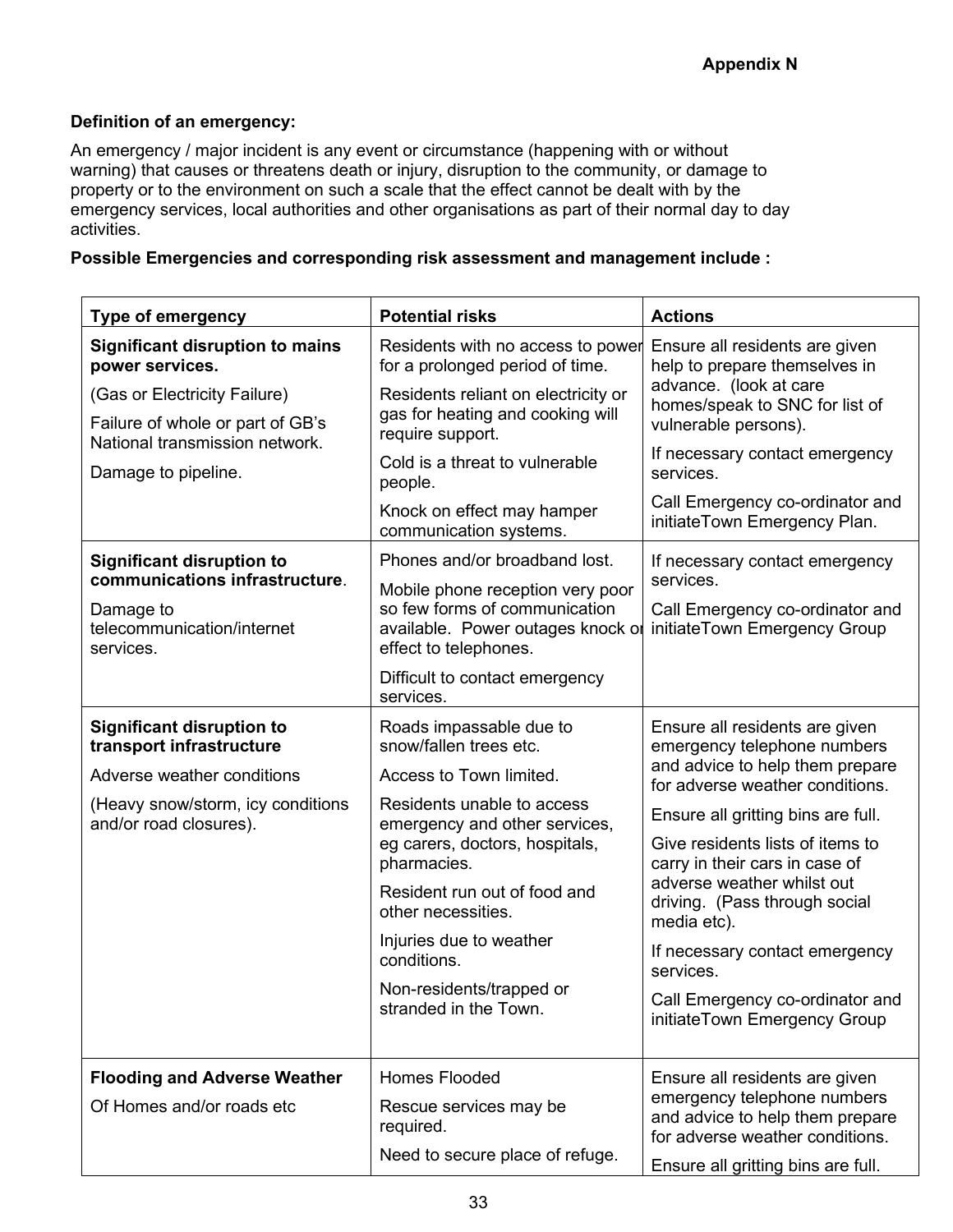|                                                                                                                        | Need to support other services.<br>Knock-on effect of disruption to<br>the power supply,<br>communication, or transport<br>infrastructure,                                         | Give residents lists of items to<br>carry in their cars in case of<br>adverse weather whilst out<br>driving. (Pass through social<br>media etc).<br>If necessary contact emergency<br>services.<br>Call Emergency co-ordinator and<br>initiateTown Emergency |
|------------------------------------------------------------------------------------------------------------------------|------------------------------------------------------------------------------------------------------------------------------------------------------------------------------------|--------------------------------------------------------------------------------------------------------------------------------------------------------------------------------------------------------------------------------------------------------------|
| <b>Accidents or Incidents in Travel</b><br><b>Network</b>                                                              | Emergency situation arising from<br>incidents<br>eg Train collison or crash, bridge<br>failure on Victoria Road (A1066)<br>Support of emergency services<br>dealing with incident. | <b>Alert Emergency Services</b><br>Call Emergency co-ordinator and<br>initiateTown Emergency Group.<br>Support emergency services eg,<br>refreshments/shelter.<br>Facilitate or help find refuge<br>and/or evacuation.                                       |
| Loss or contamination of water<br>supply                                                                               | Residents have no drinking or<br>washing water.<br>Contaminated water being<br>used.<br>Toilets cannot be used.                                                                    | <b>Alert Emergency Services</b><br>Call Emergency co-ordinator and<br>initiateTown Emergency Group.<br>Help SNC with supply of clean<br>water to vulnerable people.<br>Provide access to sites to store<br>clean water.                                      |
| <b>Miscellaneous emergencies</b><br>Fire incl drought, pollution.                                                      | Fire damage/hazard<br>Danger to Health.<br>Infection control                                                                                                                       | <b>Alert Emergency Services</b><br>Call Emergency co-ordinator and<br>initiateTown Emergency Group.                                                                                                                                                          |
| Infectious diseases (humans and<br>animals/Covid/legionella/SARS)<br>Food Chain contamination<br>Disrupted fuel supply |                                                                                                                                                                                    | Support emergency services eg,<br>refreshments/shelter.<br>Facilitate or help<br>find refuge and/or<br>evacuation.                                                                                                                                           |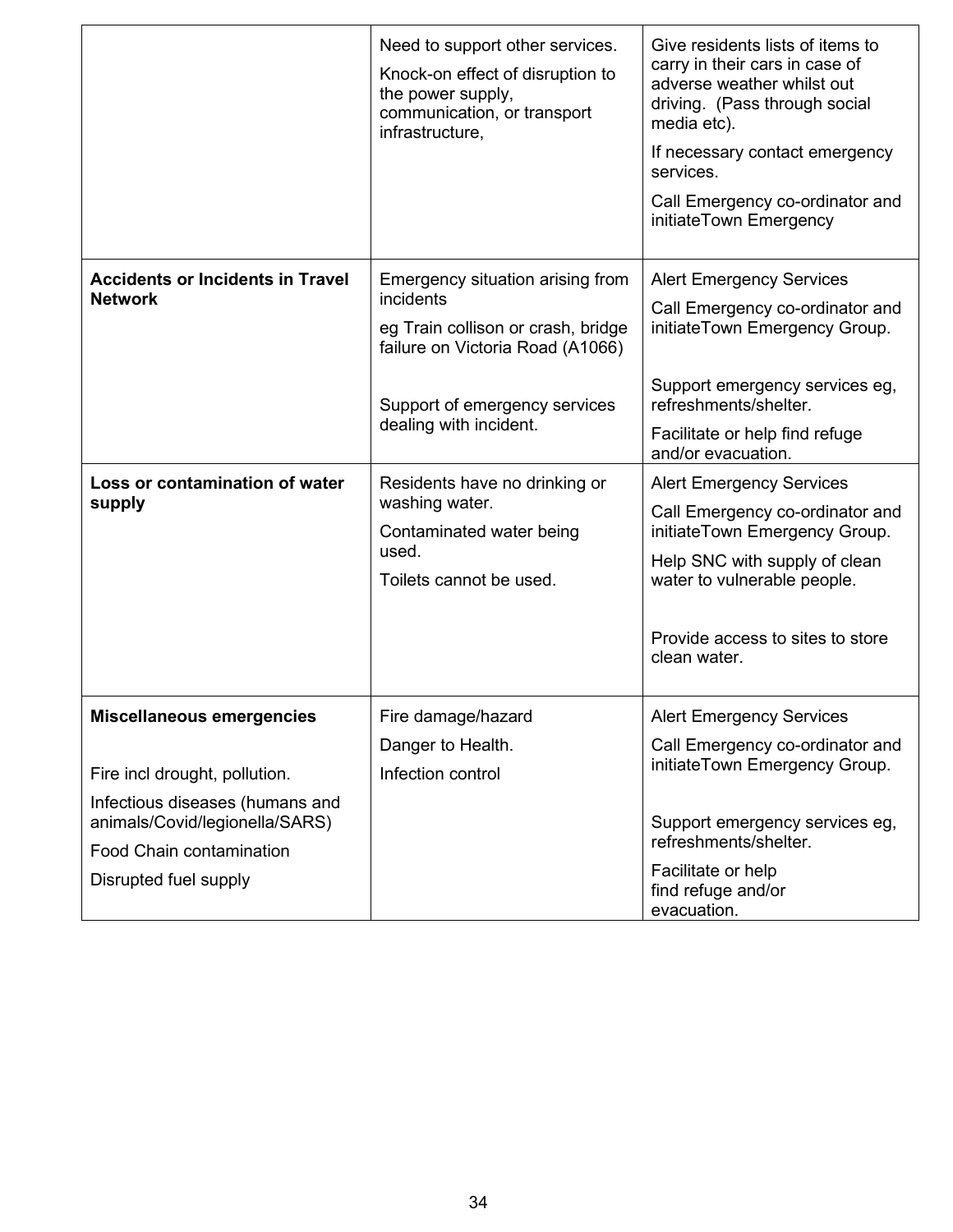Appendix O

### **Care Homes and Contact Numbers**

| <b>CARE HOME</b>                                        | <b>ADDRESS</b>                                   | <b>Manager</b>         | <b>Telephone No</b> |
|---------------------------------------------------------|--------------------------------------------------|------------------------|---------------------|
| De Lucy House Care Home                                 | 40 Victoria Road, Diss, IP22 2HZ                 | Lucy Tubby             | 01379 671333        |
| <b>Weavers Court Norse</b><br><b>Assisted Housing</b>   | Mount Street, Diss, IP22 4QH                     | Kirsty<br>Forster      | 01379 643496        |
| <b>Walcot Hall Care Home</b>                            | Walcot Green, Diss, IP22 5SR                     | <b>Clare Pethick</b>   | 01379 641030        |
| The Croft (Priory) $-$<br><b>Residential Support</b>    | 17 Croft Lane, Diss, IP22 4NA                    | Kinga Stachon          | 01379 651666        |
| <b>Heywood Grange Care</b><br>Home                      | Burston Road, Diss, IP22 5SX                     | Suzanne Van<br>Der Lek | 01379 652265        |
| <b>Peverells Retirement</b><br><b>Sheltered Housing</b> | St Marys Court, Chapel Street,<br>Diss, IP22 4DR | Anthony<br>Harmer      | 01379 652265        |
| Roydon Road (Priory)<br><b>Residential Support</b>      | 27 Roydon Road, Diss, IP22 4LN                   | Pam Evans              | 01379 652673        |
| <b>Thomas Manning Road</b><br>(Saffron Asst'd)          | Thomas Manning Road, Diss, IP22<br>4HL           | No Officer             | 01508 532000        |
| <b>Clare House (Saffron</b><br>Asst'd)                  | Blomefield Road, Diss, IP22 4NZ                  | No Officer             | 01508 532000        |